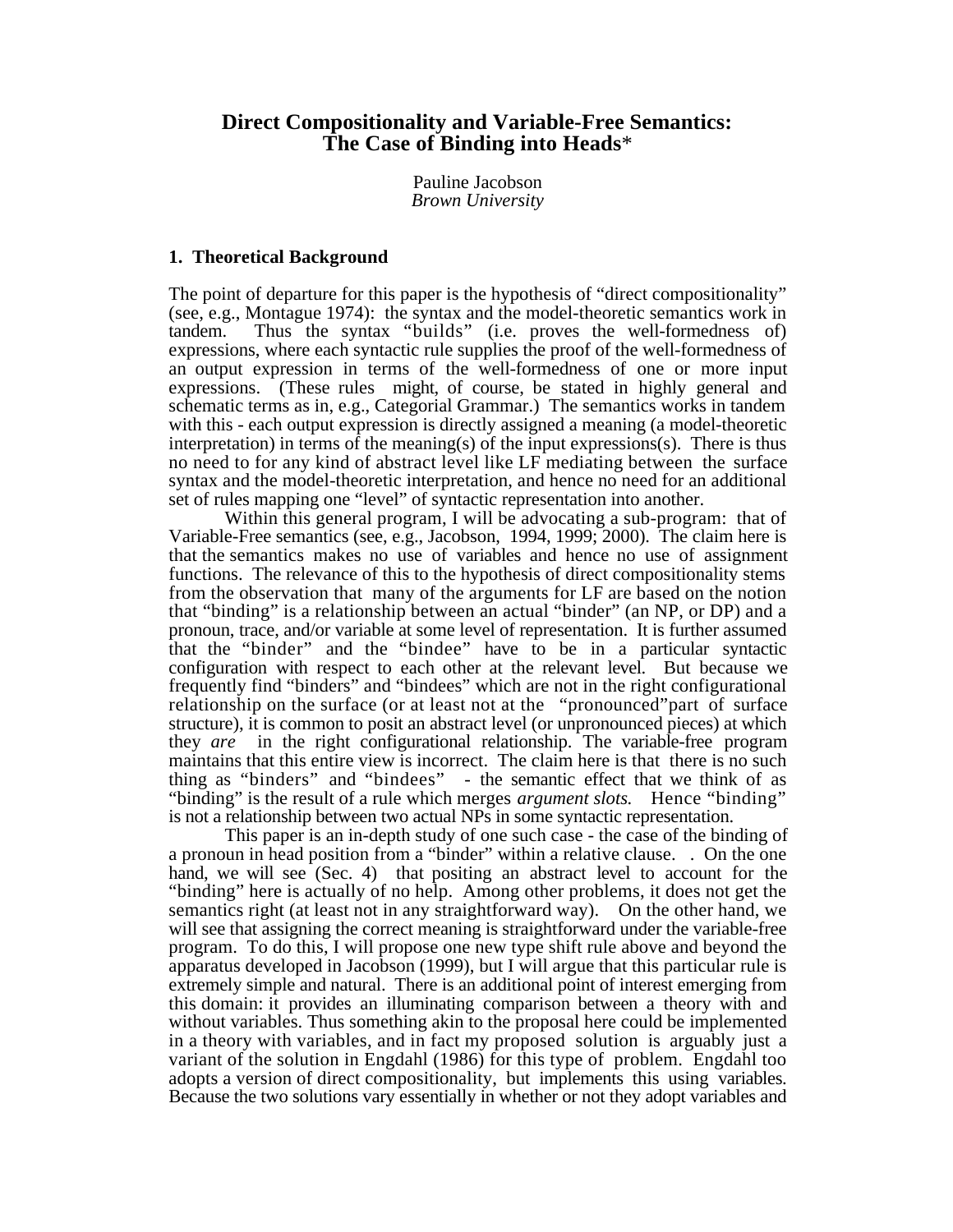assignment functions, this domain highlights a key difference between variable-free and variable-ful. Thus I will argue that Engdahl's version lacks the "naturalness" and simplicity allowed in the variable-free account - this is precisely because of the clutter engendered by assignment functions. As soon as one recasts her basic insight into the variable-free way of thinking, it becomes perfectly natural.

# **2. Background Pieces**

Consider the semantic composition of relative clauses in general, as in:

(1) the cat that Mitka chased

I make some minimal and fairly standard assumptions here. One is that the meaning of *(that) Mitka chased* is  $\overline{x[chased'(x)(m)]}$ . I further assume that the grammar contains some rule(s) which allow *cat* to combine with *that Mitka chased* to give a complex noun (which then occurs with the determiner), whereby the meaning of *cat that Mitka chased* is the intersection of cat' with that-Mitkachased'. (I use the prime notation here to notate model-theoretic objects - not objects in some intermediate representation. I will, moreover, be referring to complex material *cat that Mitka chased* as a "noun" and will assign it the category N. One can substitute one's favorite category label here..) Further, take a case with two relative clauses like:

(2) the cat that Mitka chased that lives next door

I will assume a standard "stacking" analysis here - whereby *cat that Mitka chased* first combines to give a complex head which then combines with the second relative clause. (Hence cat' intersects with that-Mitka-chased' which result in turn intersects with that-lives-next-door'. See Sec. 4.3 for an alternative possibility.

The next background piece is less standard, and concerns the question of how binding takes place into the post-copular constituent in (3) (such cases were first noted in Geach (1972) and have played a prominent role in recent literature):

- (3) a. The woman who every man<sub>i</sub> loves (the most) is his mother.
	- b. The (only) woman that no man<sub>i</sub> would forget to invite to his wedding is his, mother.

Incidentally, the use of indices here and throughout is merely for convenience to indicate the intended reading - in the variable-free view the grammar knows nothing about indices. Here I assume the general line taken in von Stechow (1990), Jacobson (1994) and Sharvit (1998) - who all observe that these are a straightforward extension of functional questions as analyzed in Groenedijk and Stokhof (1983) and Engdahl (1986). This basic observation is neutral between the standard and the variable-free views (note, for example, that von Stechow and Sharvit's versions of the analysis are embedded in a standard framework). I have, however, argued elsewhere that the analysis functional phenomena (question and NPs) in general is much simpler and more natural in a variable-free framework. In fact, the existence of functional readings for questions and NPs is completely unsurprising in the variable-free view and so these readings come virtually for free (see Jacobson (1999) for discussion). I will, therefore, elucidate the functional analysis of (3) using the variable-free apparatus.

To save space, I will have to assume some basic familiarity with the apparatus discussed in Jacobson (1999), but will briefly review its applicability to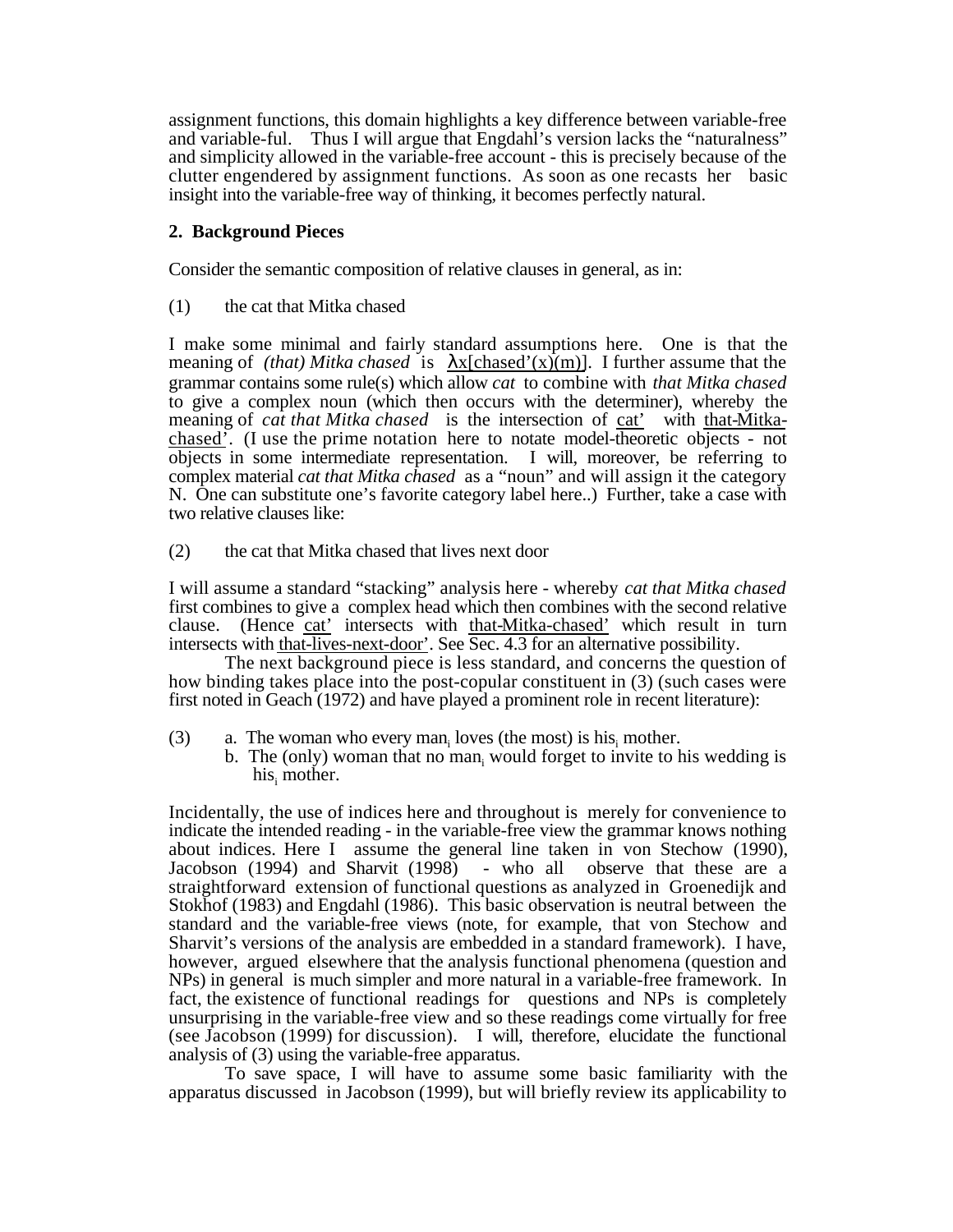the case at hand. (This is detailed further in Jacobson, 1994.) Take first a relative clause such as *(who) every man loves.* In an ordinary case, this is of type <e,t> and denotes the set of individuals that every man loves. This result can be derived rather straightforwardly (and in a direct compositional fashion) under, e.g., the analysis of extraction in Steedman (1987) or under any of the other extraction analyses which have been put forth in the Categorial Grammar and related literature. But given the variable-free apparatus, this relative clause also automatically has an additional "functional" meaning, by which I mean a meaning of type  $\ll_{e} \ll_{e} \ll_{e}$ (i.e., a set of functions from individuals to individuals). We need nothing new in the system to derive this: the very apparatus used for pronominal "binding" in general automatically gives us this meaning. Thus *loves* can undergo the **z** rule to be of type  $\langle e,e\rangle, \langle e,t\rangle$  with meaning <u>f[ x[loves'(f(x))(x)]</u>. The normal conventions will apply to put together the full relative clause, and - under the derivation where *loves* has undergone **z** - the meaning will be f[every- $\text{man'}(\text{y}[\text{loves'}(f(y))(y)])$ . (In other words, this is the set of functions that every man **z**-loves.) This, then, is what happens in (3a). The same basic point holds for the case of functional questions. Notice that functional readings for questions are somewhat unexpected under the standard view of things - the usual line is to assume that a "trace" or "gap" can correspond either to an individual variable or to a variable over functions of type <e,e> applied to a variable over individuals (see, e.g., Groenendijk and Stokhof (1983), Engdahl (1986)). But it follows from nothing else that a gap should be able to have either meaning. In the variable-free system, a "gap" is nothing more than an argument slot which hasn't been filled in the "normal" way. Moreover, the **z** rule is the type-shift rule which accomplishes binding *in general.* (Notice that any theory needs *some* rule to accomplish binding.) Thus the very mechanism for binding in general can apply here so as to give a functional "gap" rather than an individual gap.

The next step in the semantic composition of (3a) is the only piece which does not come for free in the variable-free program. Thus, we need a type-shift rule to map the meaning of the head noun *woman* (whose lexical meaning is a set of individuals) into a set of functions whose range is woman'. This is given in (4);, I leave it open as to the effect this rule has on the syntactic category of the expression:

(4) Let be an expression of the form:  $\langle$ [ ]; N;  $\rangle$ . Then there is an expression of the form  $\leq$  ]; N (??); f[  $x_{\text{in domain of } f}$  '(f(x))]> for f a (partial) function of type  $\langle e, a \rangle$ , where 'is of type  $\langle a, t \rangle$ .

Two comments are in order. First, in most cases of concern f is of type  $\langle e,e \rangle$ , as the input to the rule is a noun with meaning of type <e,t>. However, I have formulated (4) more generally and hence this can apply recursively. This will, for example, allow a noun to shift to have a meaning of type  $\langle\langle e,e\rangle, t\rangle$ , and then to shift again into a meaning of type  $\langle \langle e, \langle e, e \rangle \rangle$  etc. (It should perhaps be given even more generally so that the output can be of any type  $\langle b, a \rangle$ , but we will not pursue this here.) Second, one does not want a proliferation of type-shift rules, and it would be nice if (4) followed from something else. As of yet, though, I do not see how to eliminate this (but see Winter this volume). But in defense of (4), it seems like a rather natural and unpernicious rule. And note that the non-variable free analogue to the analysis here *also* makes use of this shift (see, e.g., von Stechow (1990), Sharvit (1998)) and so this is not extra to the variable-free analysis.

The final piece in the analysis does comes "for free" in the variable-free program: the apparatus is such that, in general, an expression like *his mother* denotes a function from individuals to individuals (rather than the standard view under which it is a function from assignment functions from individuals). We now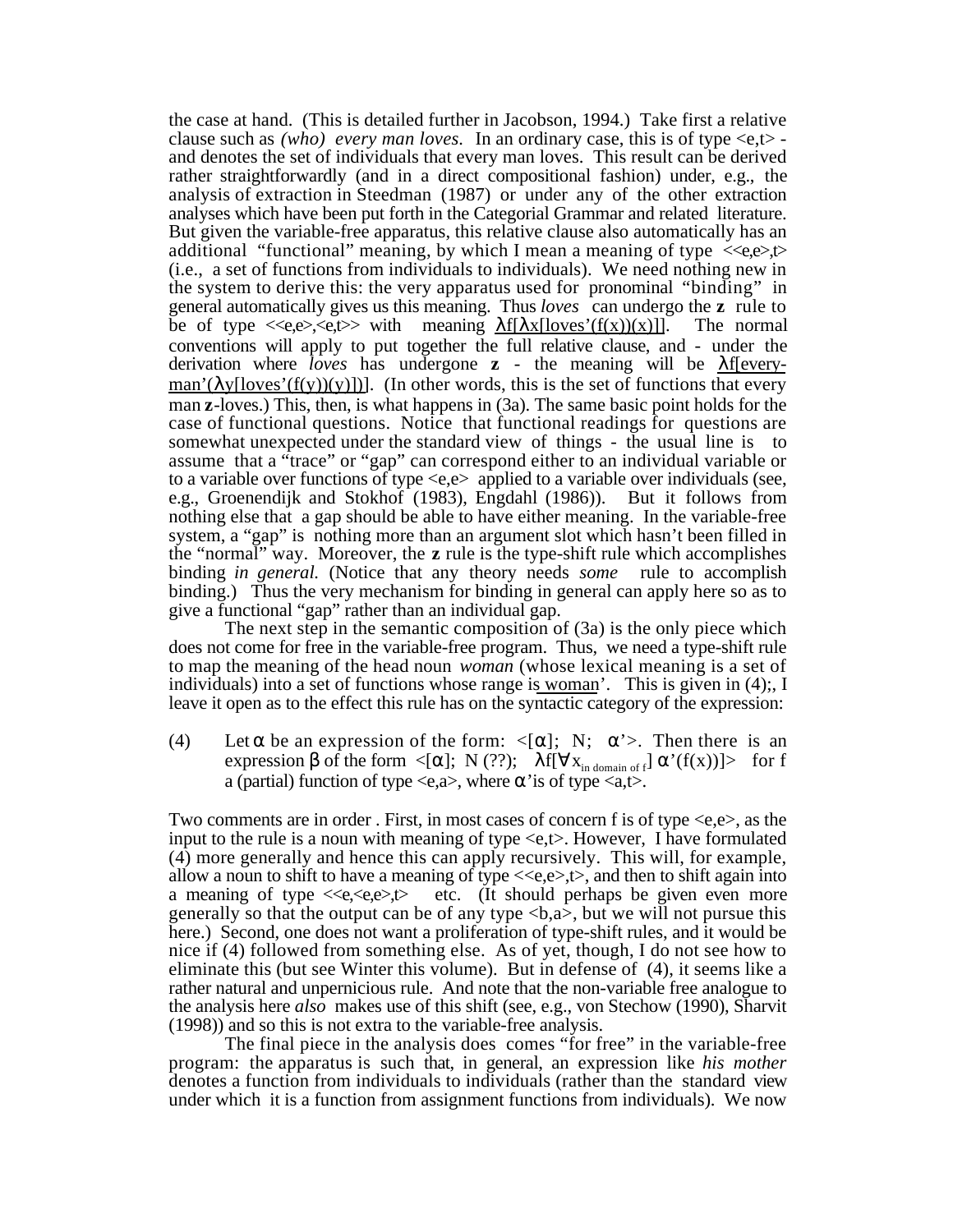have all the pieces to give a smooth, simple, direct compositional analysis for (3a) without reconstruction and without use of any additional apparatus except for the rule in (4). *woman* denotes a set of functions with range woman' and *every man loves* denotes the set of functions f such that every-man **z**-loves f. These two intersect - as in the case of combining any head with a relative clause - and this then occurs as argument of *the.* Hence the pre-copular constituent denotes the unique (contextually salient) function f with range woman' such that every man **z**-loves f. The meaning of the post-copular constituent *his mother* automatically is a function of the right type and in particular is the-mother-of function, and *be* equates these.

The moral, then, is that the apparent "binding" of *his* is an illusion. There is no need to posit any kind of extra level/structure at which *his* is c-commanded by *every man*,nor is there any need for any kind of co-indexation between *every man* and the pronoun. Devices like "binding" and indices are artifacts: the semantics just smoothly works to get the appropriate meaning here.

#### **3. The problem: "binding" into the head**

That's the good news, but unfortunately not the end of the story. For the appearance of binding is possible not only in the post-copular constituent but also in the head (both in a functional question and in a functional NP) and the story told above says nothing about these:

- (5) Which of his relatives does every man<sub>i</sub> love the most? (His mother)
- (6) a. The relative of his, that every man, loves (the most) is his, mother.
- b. The relative of his that no man<sub>i</sub> would forget to invite to his wedding is his, mother.

Cases like (5) are discussed extensively in Engdahl (1986), whose analysis I return to later. Notice that in the above examples we get apparent "binding" into the complement of a head noun. Unsurprisingly, there is also binding into a relative clause within a complex head or fronted *wh* phrase:

- (7) Which woman that he<sub>i</sub> loves did every man<sub>i</sub> invite?
- (8) a. The woman that he<sub>i</sub> loves that every man<sub>i</sub> invited was his mother.
	- b. The woman that he<sub>i</sub> loves that no man<sub>i</sub> will forget to invite is his<sub>i</sub> mother.

Before continuing, let us consider just where we get this kind of apparent binding. Jacobson (1999) argues that NPs can have functional readings in general (not just in copular constituents), and that allowing for a functional reading on the object NP in, e.g., (9a) explains the presence of the unexpected - or "sloppy" inference shown in (9c) and discussed in, among others, Reinhart (1990):

- (9) a. John always buys whatever Bill buys.
	- b.  $\text{Bill}_i$  buys his favorite car.
	- c. Therefore, John<sub>j</sub> buys his<sub>j</sub> favorite car.

Leaving aside the full details, (9a) means that John **z**-buys whatever function f Bill **z**-buys. (9b) says that Bill **z**-buys the function mapping each individual into that person's favorite car. Again all of this is automatic: it follows immediately that *buy* can undergo **z** in all of its occurrences in (a) and (b),and it follows immediately that *his favorite car* denotes a function of type <e,e>. From this (c) follows - John **z**buys the favorite car function also.

It is therefore unsurprising that the unexpected "binding" of pronouns in the head occurs in these functional NPs as well: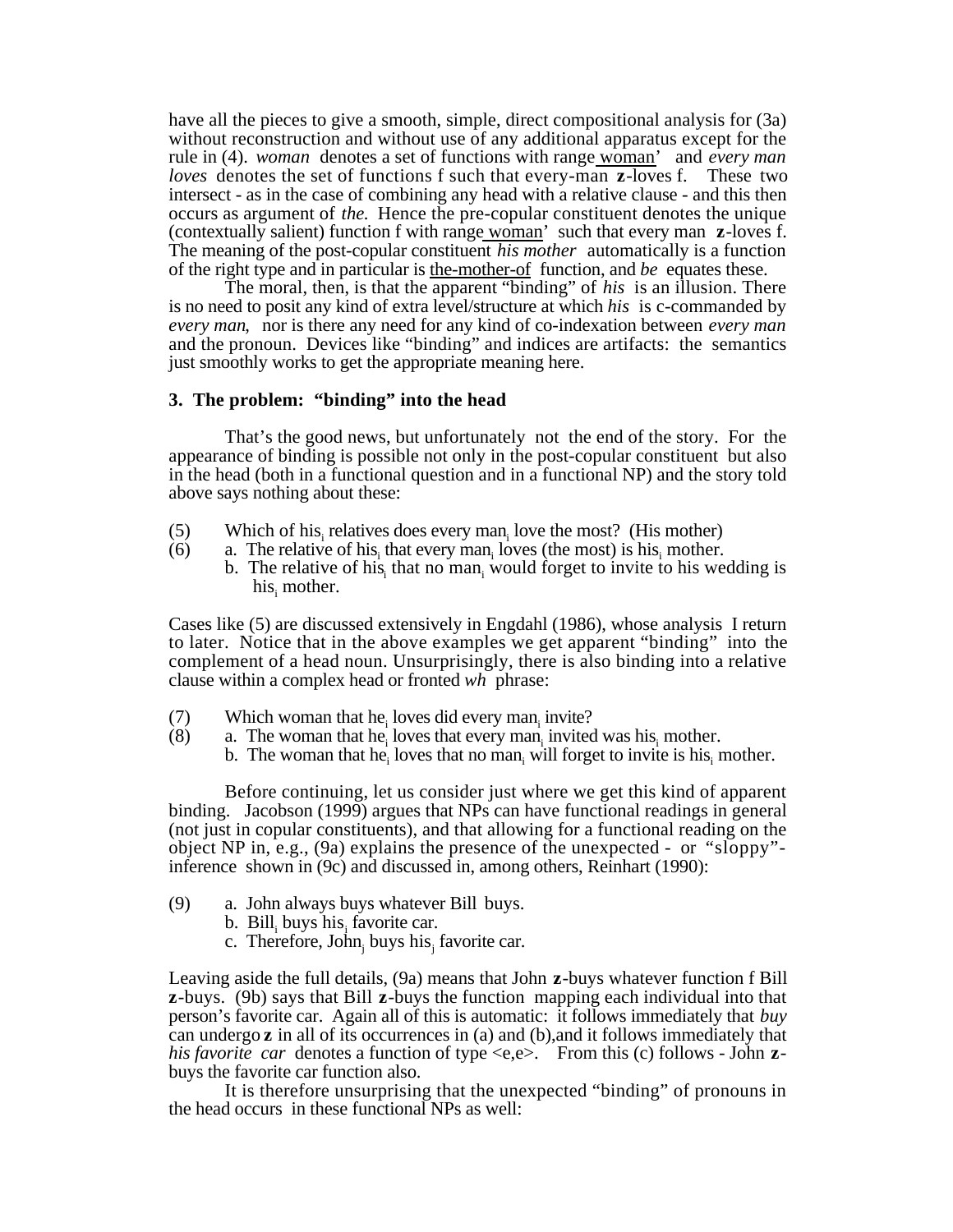(10) John forgot to invite the very relative of his that no other man would have ever forgotten to invite (namely, his mother).

The account to be developed below will straightforwardly extend to this case, as the interested reader will easily be able to verify. As will become clear, my account is tied in to the fact that we are dealing in all of these cases with *functional* NPs.

But there is one complication which I will not address: surprising binding effects are occasionally found in other places. Cases along the lines of (11) have been noted from time to time in the literature; here the NP in question does not obviously have a functional reading (or, if it does, then one needs further conventions to put the meanings all together):

(11) The relative of his<sub>i</sub> that every man<sub>i</sub> loves the most took his<sub>i</sub> picture at the family reunion.

These seem to be a special case of a more general phenomenon discussed in Sharvit (1999), who notes further that the phenomena here is far more restricted than the apparent "binding" into functional NPs. (Sharvit deals primarily with Hebrew and concentrates on the apparent "binding" of the pronoun in object position rather than the pronoun within the head, but her observations extend directly tho this case.) For example, these are not terribly happy with downward entailing binders:

(12)  $\frac{?}{?}$  The (very) relative of his<sub>i</sub> that no man<sub>i</sub> would forget to invite always pays for  $his<sub>i</sub>$  wedding (namely, his $<sub>i</sub>$  mother).</sub>

. Sharvit therefore analyzes this type of case as involving a "pair/list" relative - I will not explore whether the account of binding into heads that I propose here will extend to these cases.

Returning to the better understood functional cases, our task is thus to account for apparent "binding" into the head position in (6) and (8). Before developing my proposal, let me mention three other accounts. The first is that in Engdahl (1986), to which I will return in Sec. 7. The second is an account developed in Winter (this volume). This turns out to be in the same spirit as the account here and our accounts (developed independently) have a striking affinity: they are, in fact simply inverses of each other. I will comment on this below. But the approach which is probably best known is a "reconstruction" analysis according to which there is a level of representation at which the *wh* phrase in questions and the head of a relative clause is in the position of the gap. Since this is so widely assumed to provide a solution to the puzzle, let me digress to look more closely at this approach.

# **4. Interlude: Deconstructing reconstruction**

# **4.1. The incorrect semantics**

Under a "reconstruction" story, the idea regarding (5)and (7) (the question cases) is to posit a level of representation at which the fronted *wh* material is in the position of the gap, and to assume that the constraints on binding (and/or the interpretation of the sentence) holds for that level. Since these are *wh* questions, this goes hand-in-hand with the standard assumption that the fronted *wh* constituent starts out in the gap position and then moves. Hence the level relevant for binding could be the pre-movement level (the hypothesis that interpretation happens *before* movement was standard in the classical transformational and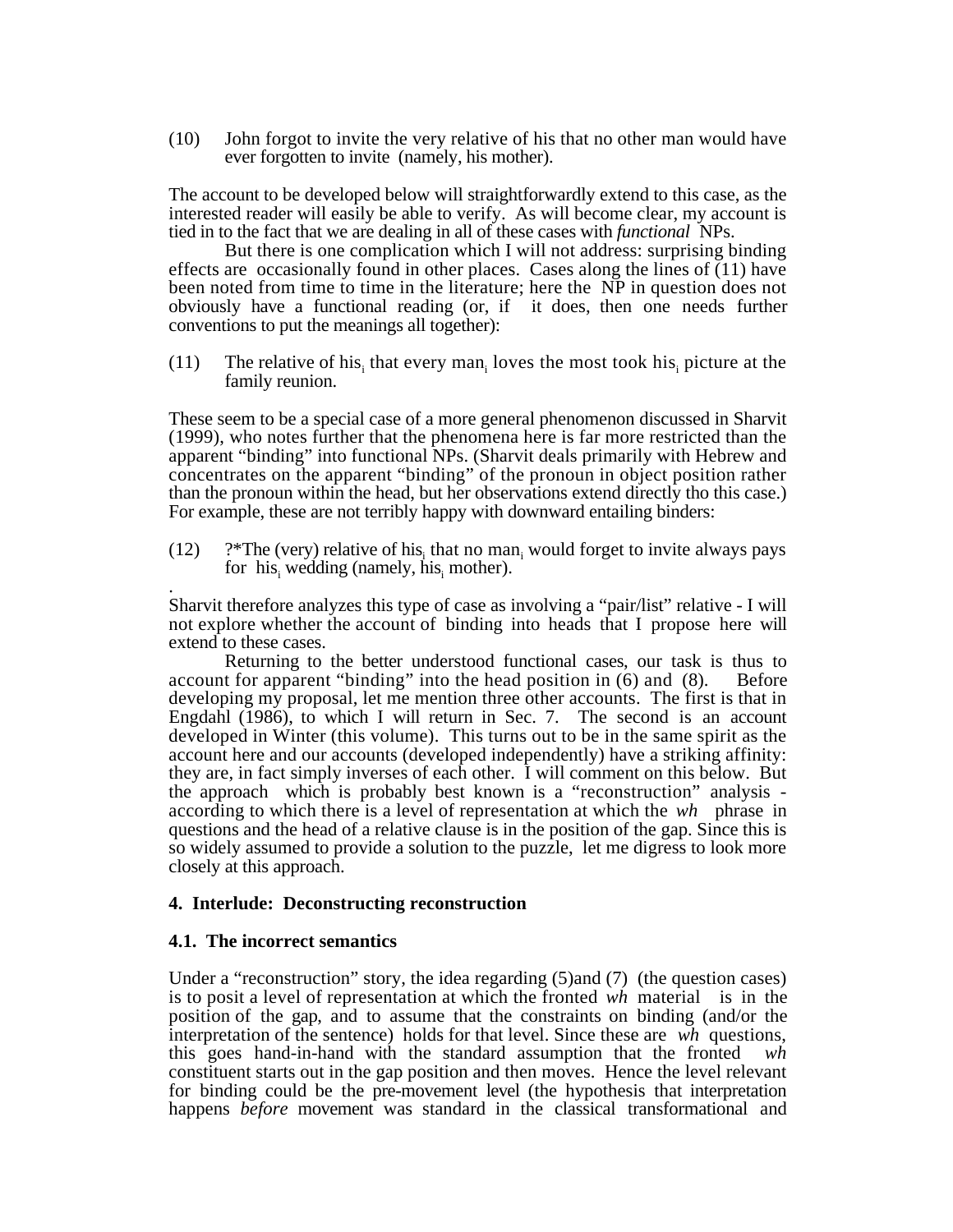Generative Semantics literature of the 60' s and 70's); it could instead be a "reconstruction" level at which material is moved and then later put back into the position from which it is moved (as in standard GB); or it could instead be thought of as the actual surface structure under the copy theory of movement (whereby moved material remains in its pre-movement position, albeit in "unpronounced" form). I will henceforth use the term *reconstruction solution* to refer to any of these three views. The explanation for the appearance of binding in a relative clause head as in (6) or (8) is somewhat trickier - the analogous story can be maintained only with the additional assumption that the *head* in a relative clause (as well as the *wh* word) starts out in the gap position. This view - the Head Raising analysis - is considerably more controversial. But it has been proposed for this general kind of problem off and on since at least as early as Vergnaud (1974). Thus in (6) the head is *relative of his* and so - under a Head Raising analysis - is in the gap position at the relevant level. In (8x) (assuming a stacking analysis) the head is *woman who he loves* and so this is object of *invite* at the relevant level. (Of course in this case *woman* is also raised from the gap position following *loves*.)

To the extent that there are specific proposals for what it means to interpret the head noun in the position of the gap, I believe that the usual current view is that the lexical content of the head restricts the variable to range over members of the set denoted by the head. In other words, imagine that the "reconstruction" structure for an ordinary relative clause like (13) is as shown in (14a) or (14b). (The choice here depends on whether or not one adopts a copy theory of movement - in which case *man* is in two places - or whether the head is actually moved into (or, out of) the gap position. In either case, though, it will not (or need not) be interpreted in head position, so in (14b) I will put the head in italics, adopting a convention to italicize material which is "invisible" to the semantics).

(13) every man who Mary invited

(14) a. every [who Mary invited  $t_{i [man]}$ ] b. every *man* [who Mary invited  $t_{i [man]}$ ]

Assume further the following convention for interpreting the trace:

(15)  $[[t_{i[N]}]]^g = g(x_i)$  if  $g(x_i)$   $[[N]]^g$  and undefined otherwise

Given this. *man who Mary invited* in (13) ends up with the same meaning as in the standard view (according to which the semantic composition intersects the man-set with the set of Mary invitees). That is,  $[[Mary \text{ invited t}_{i [man]}]]^g$  is true if Mary invited  $g(x_i)$  and  $g(x_i)$  is a man. -abstracting over the variable in object position will yield something which has the same value on all assignment functions, and in particular will yield (for every assignment function) a function mapping an individual a to true iff Mary invited a and a is a man.

But for the case of an NP like *the relative of his that every man invited* this procedure yields the wrong meaning. The interested reader can work through the details, but in this case *relative of his that every man invited* will denote the set {x|every-man'( y[x is a relative of y & y invited x]}. *the* maps this into the unique (contextually salient) member of this set and so we get the unique (contextually salient) individual who is a relative of every man and was invited by every man. This, of course, is of no use in (6a) - what we need here is a functional meaning. In other words, this analysis misses the point that this unexpected binding goes hand-in-hand with the fact that these NPs have functional interpretations (modulo the open cases such as (11) which have a far more limited set of binders).

Now one might try to save the recsontruction analysis by adopting reconstruction and combining it with a functional NP analysis. Consider the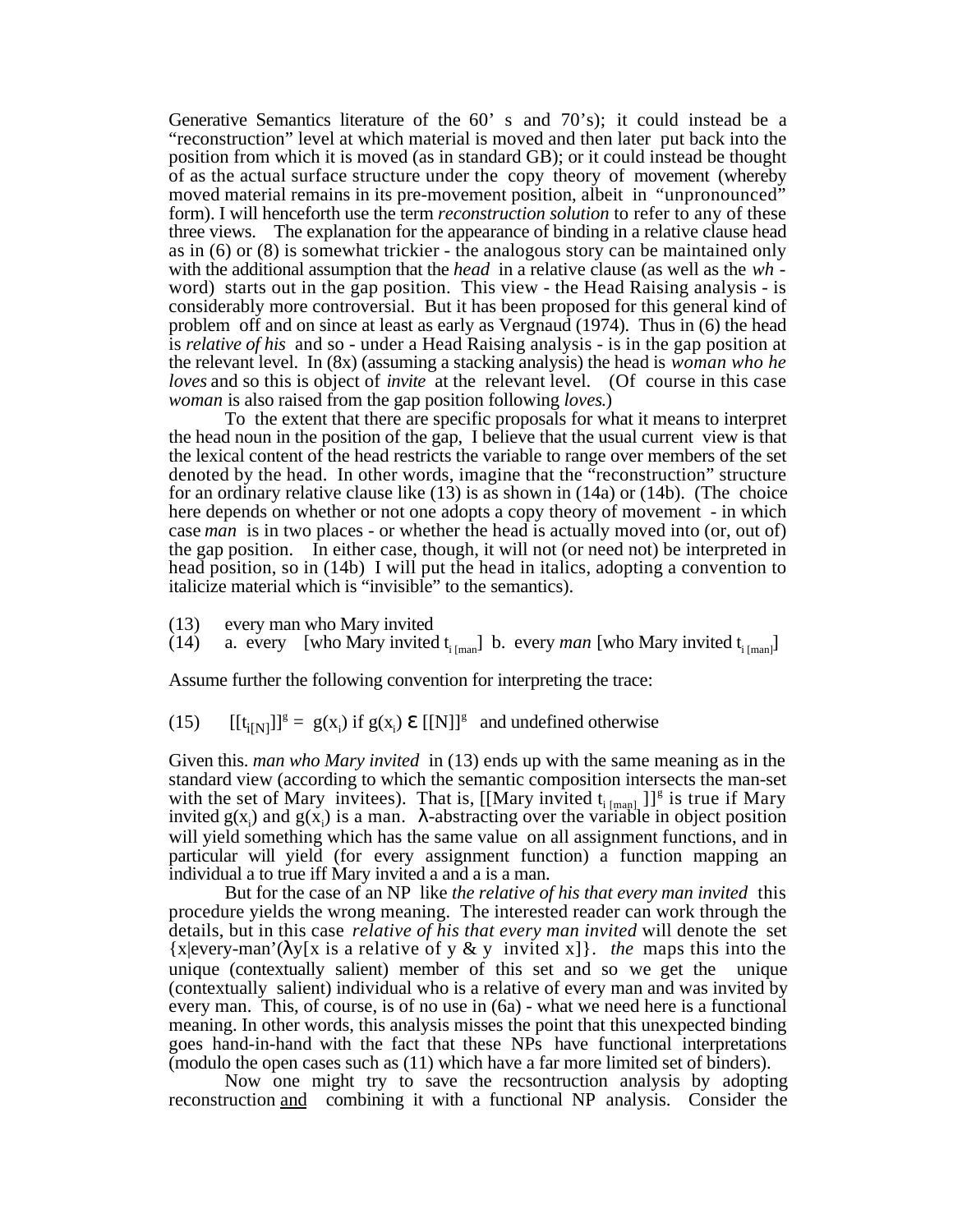ordinary functional case like (3a) *The woman who every man loves is his mother.* Combining head reconstruction with a straightforward extension of the Groenendijk and Stokhof/Engdahl analyses of functional questions, one would simply say the following: (i) the trace here is complex (let us index it as  $t_{\text{f(i)}}$ ; (ii) this translates as a variable over functions of type <e,e> applied to a variable over individuals - hence, as  $f(x)$  (note: the f variable should also be indexed but I ignore that here); (iii) *woman* is in the gap position, and in this case (iv) the role of the head noun is to restrict the range of the function. Thus the structure for the functional reading of this NP is (16), and the interpretation of the functional trace is as in (17):

(16) every man loves  $t_{f(x), w \text{omang}}$ 

 $(17)$   $[[t_{f(i) [N]}]^{g} = g(f)(g(x_i))^{\text{diff}}$   $y[g(f(y))$   $[[N]]^{g}$  and undefined otherwise

However, this still does not give us the right meaning in the case that the head contains a pronoun which we try to "bind" to a quantified NP in another relative clause. Consider the interpretation of *the relative of his that every man invited*.The reconstructionist's hope is that *his* can be an ordinary variable bound in the reconstruction structure by *every man*: the structure is thus:

(18) the *relative of his* [every man<sub>i</sub> invited  $t_{f(j)}$  [relative of his(i)]]

The interpretation of the trace on an assignment function g is  $g(f)(g(x)$  provided that the range of the relevant function is the set of relatives of  $g(x)$ . In this case  $x_i$  is ultimately bound by *every man*. Thus the entire NP has the following meaning: it denotes the unique (contextually salient) function f such that every man is an x who invited  $f(x)$  and the range of f is relatives of x. This means that for all y, f maps y into a <u>relative of</u> x (not, as one would hope, into a relative of y). The only situation in which any function could satisfy that is one where everyone was related to everyone else - clearly not a requirement for truth in (6). Incidentally, even if we could find some other way to get the functional meaning to come out right, a reconstruction analysis has no obvious way to block the incorrect individual meaning discussed above.

# **4.2. The questionable logic of the "c-command" restriction**

We should, moreover, ask *why* anyone might think about a reconstruction analysis for binding in the first place. (Notice that if one is happy with a theory which does not respect direct compsositionality, then one could instead try to raise the binder at LF to scope over the pronoun. The obvious ways to do this actually give the wrong meaning - but, as shown above, so does reconstruction.) The desire to reconstruct here seems to stem from an assumption about the mapping between syntax and semantics: in order for a "binder" to "bind" a pronoun the former must at some relevant level c-command the latter. This in turn is motivated by Weak Crossover (herearter, WCO) phenomena. In other words, any theory must account for the empirical fact that  $(19)$  is bad while  $(6)$  and  $(8)$  are not:

(19) \*His, mother loves every man<sub>i</sub>.

Thus a standard view of WCO assumes a constraint to the effect that a "binder" must c-command a "bindee" at some relevant level of representation (cf., Reinhart, 1983). Of course we need here a definition of "binder" and "bindee": assume that a binder/bindee pair is any pair of full NP (or, DP) and pronoun which are coindexed. Assume further that the role of the indices is that there is some level of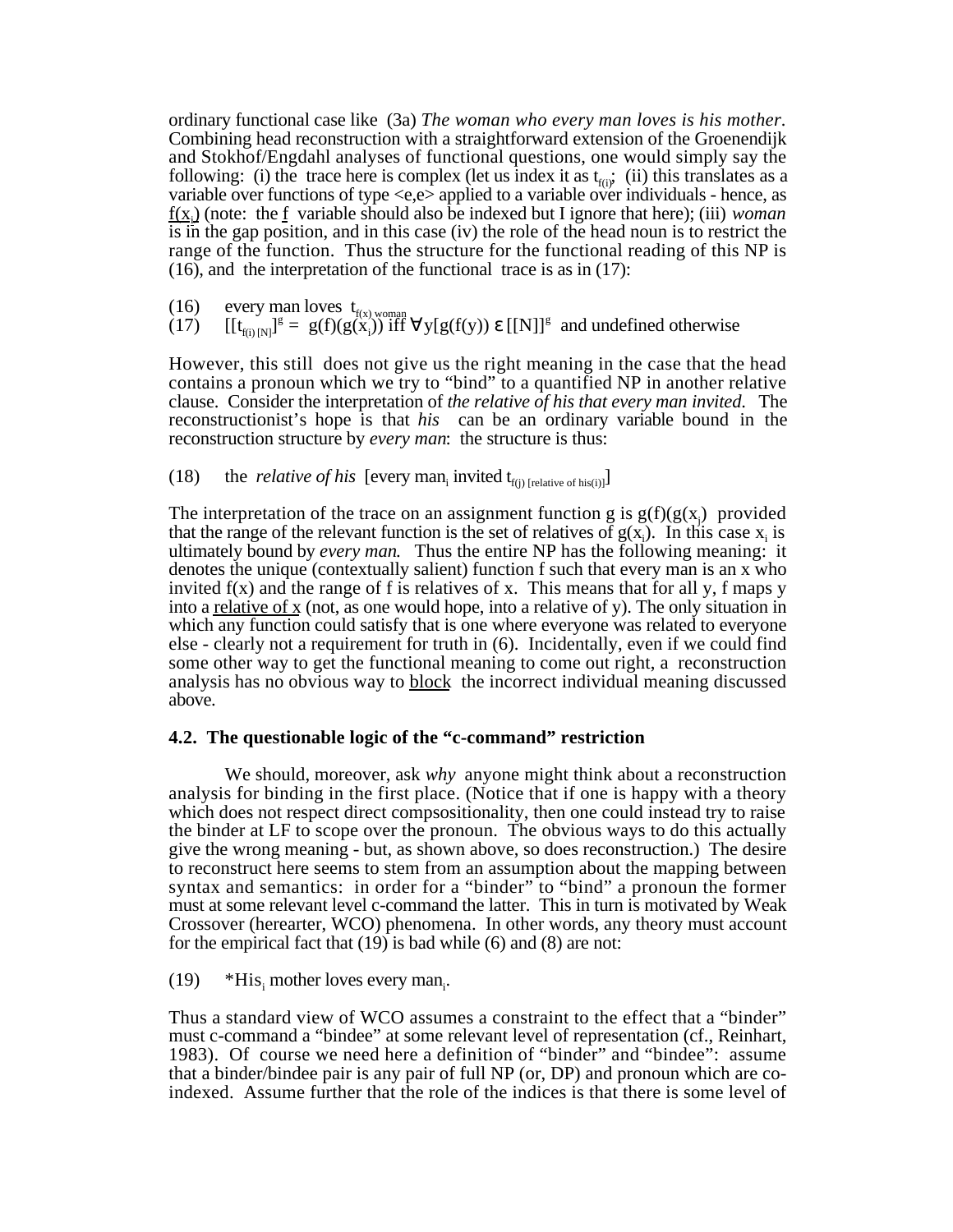representation at which the binder is out of the main sentence (e.g., a level derived by QR), but where its surface position is instead occupied by a pronoun or trace with the index that the binder bears at surface structure. The semantic work of coindexation is done by the assumption that all pronouns with index i and all traces with index i translate as the variable  $\underline{x}_i$ .

Consider now the following question: what is the level of representation at which the "binder" must c-command the "bindee"? Obviously this cannot be a requirement on LF - the fact that the "binder" must c-command the "bindee" at LF is true by definition (given standard assumptions about how LF trees input the semantics, there is no coherent way to give a semantics of "binding" without this.) Because of this fact, an LF condition is of no use in accounting for a typical WCO case like (19) for it can trivially be assigned an LF in which *every man* is "raised" and c-commands the pronoun. The usual assumption, then, is that the c-command requirement holds for surface structure.

But of course now we must ask whether (6) and (8) satisfy the WCO requirement under a reconstruction solution. Here the discussion depends on exactly what version of reconstruction we adopt. For starters, take the standard GB approach whereby the reconstruction level results from moving material back into the position which it occupied before it moved in the syntax. Then obviously WCO - if taken to be a constraint on *surface structure -* is still violated in (6) and (8). After all, on the *surface* the head is not in its pre-movement position and so on the surface the binder is not c-commanded by the bindee. The c-command requirement is met only for the "reconstruction level" - but what is that level? We can say it is LF but we have just seen that WCO can't be a constraint on LF. We would thus have to conclude that WCO is a constraint on some other level - call it level A - a level which is neither surface structure nor LF. Material is put back into the gap position at level A for the purpose of checking WCO violation. But since A is not LF it would appear to do no other work and have no other motivation.

The situation is slightly improved under the copy theory of movement but there still remain open questions. The idea here is that moved material remains in its pre-movement position in surface structure - but is unpronounced there. The "moved" material is actually a copy of the other material. Hence the pronoun which remains in the pre-movement position and is unpronounced is, indeed, ccommanded by its binder at surface structure. But wait - there is another pronoun (the one in the "raised" copy) which violates the WCO requirement. Surely we can solve this by defining "bindees" as only the unpronounced ones, but why should this be? (I am certain that a defender of the copy theory of movement is thinking here that the reason is obvious: the semantics will be set up in such a way that the one which actually feeds the interpretation is the unpronounced one. But this merely raises two other questions. First, why is this so? Why does the semantics interpret the original and not the copy? Second, we have seen that LF - i.e., the level which is interpreted - is not relevant to WCO. WCO is not a requirement about semantic composition but about the syntactic configuration in which we can have coindexation. In view of this, the fact that one pronoun is "visible" to the semantics and one isn't is completely irrelevant to the syntax.) The bottom line is that reconstruction provides no insight into why (6) and (8) are good while (19) is not.

#### **4.3. A new empirical problem for "reconstruction"**

Finally, there is a striking set of facts which present new problems for reconstruction. To develop this, note first that the binding works just as well if the two clauses are reversed (I thank Chris Barker for this observation):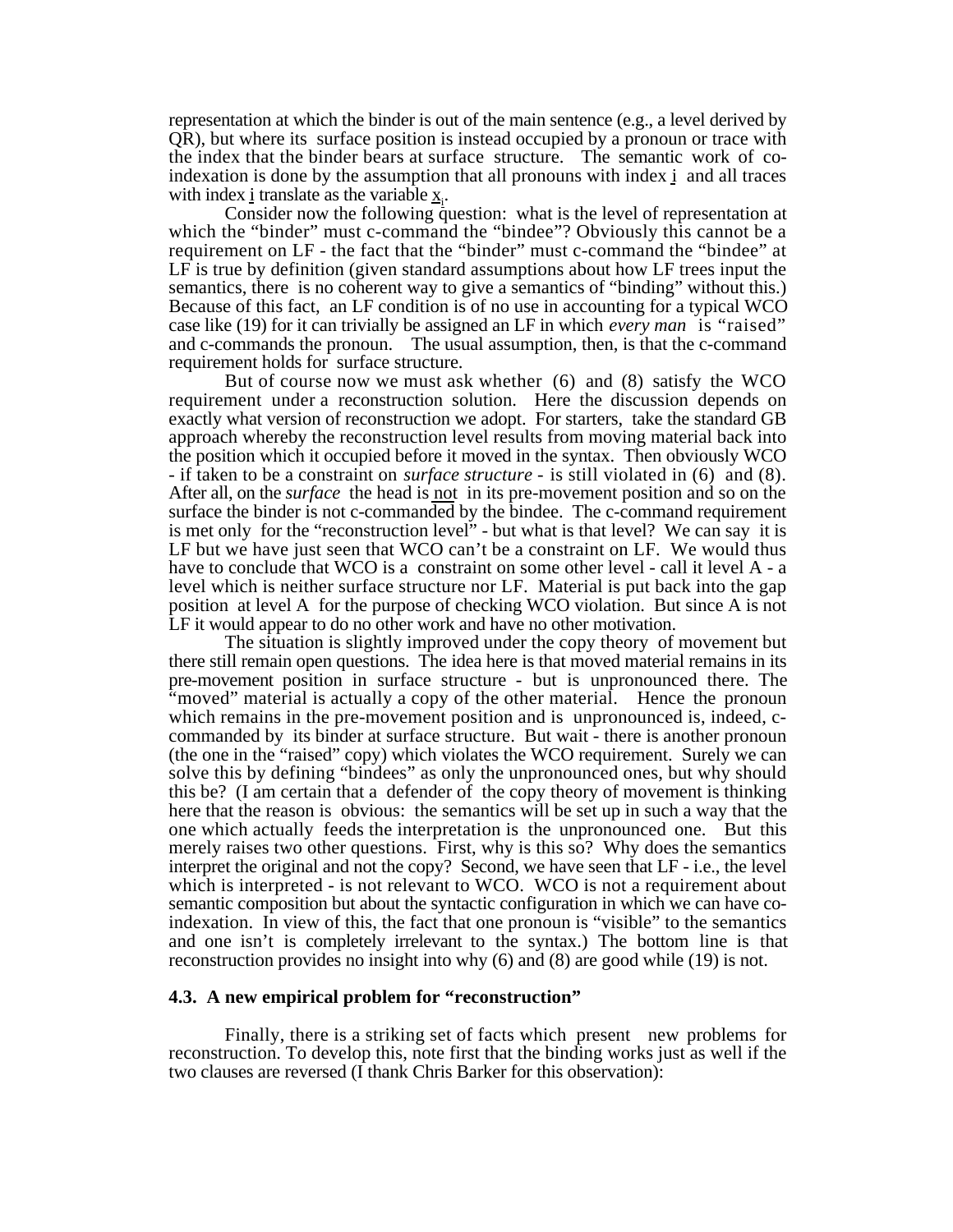(20) a. The (only) woman that he loves that no man/every man would (fail to) invite is his mother. b. The (only) woman that no man/every man would (fail to) invite that he loves is his mother.

The reconstruction solution discussed above accounts for (a) by positing that a level of representation in which *that he loves* is in the position of gap following *invite.* The result of this is that *he* is c-commanded by *no man* (or,*every man)* and can hence be unproblematically bound.. But what about (b)? Notice that - assuming a stacking structure for (10b) on the surface, *no man* does not c-command *he.* But it does not do so at the reconstruction level either: here *woman that no man loves* would be in the gap position, and would still fail to c-command *he.*

But the plot thickens: there may be a solution available to the reconstruction approach. This derives from noticing that any time we have two relative clauses such as a simple case like (21) - there are conceivably two different structures:

#### (21) every man who Bill likes who Mary invited

The first is the stacking structure which we have been dealing with throughout. But - at least given a certain set of assumptions - it may be that (21) also has an extraposition structure - whereby *who Mary invited* is extraposed modifies the first relative pronoun *who* and is extraposed from this (either after *who* is fronted, or before - in which case it is extraposed from the position of the gap). Whether or not this is possible depends on a variety of other assumptions, but it is certainly not out of the question to think that (21) does have one such analysis. (For detailed discussion, see Jacobson (1982) who in fact proposes that the extraposition analysis is the *only* available analysis for (21) and that there is no such thing as stacking. If this is correct then the basic point in this section will continue to hold.) This provides a simple way to account for the binding of the pronoun by *no man* in (20b). Assume that *that he loves* is extraposed - and hence was originally part of the material that occurred in the position of the object of *invite.* Assume further that extraposed material - like any other moved material - is its original position at the reconstruction level. Then the pronoun is c-commanded by its binder at the reconstruction level. In other words, since (21) conceivably has both a stacking and an extraposition structure, we can account for both binding patterns. (20a) is an instance of stacking, while (20b) is an instance of extraposition.

Yet there is a rub. By way of background, Engdahl (1986) notices that with respect to the analogous case of functional questions - there can be any number of pronouns with any number of binders. The same os true for relative clause cases. Thus consider a context in which all of the phonology professors are women, all of the students are men, and each student takes a phonology course from each professor. In this context, we can (22) with two binders and two pronouns:

(22) The assignment that every student most wanted every phonology professor to like was the last one he handed in to her.

Here we simply have two binders in the pre-copular constituent and two pronouns in the post-copular constituent. But we can expand on this example to create the situation of binding into a head. Such a case would be (23). Similarly, we can have the reverse binding pattern, where the relative clause containing the pronouns follows the one with the "binders" as in (24):

(23) The assignment that he gave her that every phonology professor most praised every student for was the last one he handed in to her.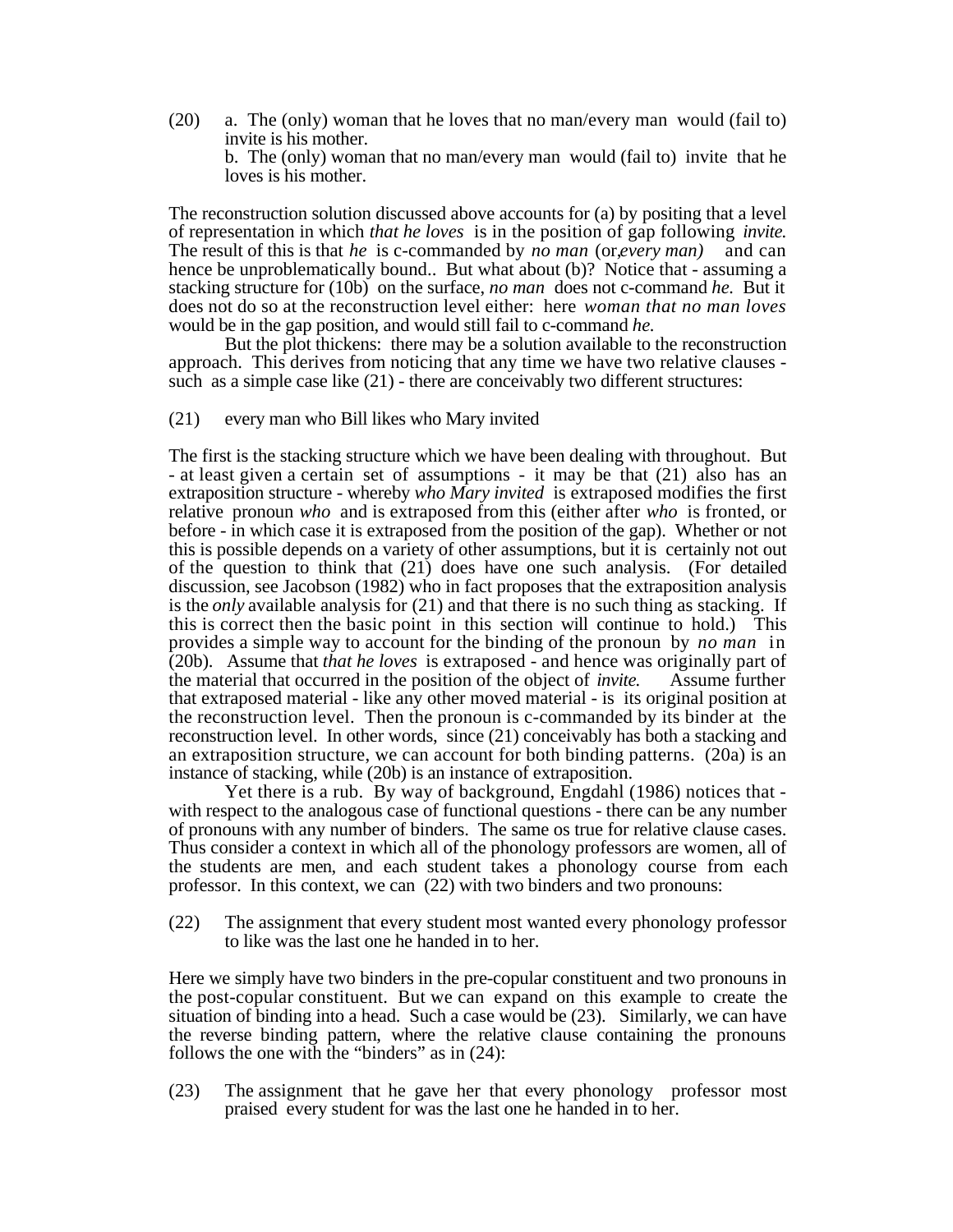(24) The assignment that every student gave every phonology professor that she most praised him for was the last one he handed in to her.

So far these cases tell us nothing new. The reconstruction analysis need only posit that (23) is an instance of (hence both pronouns are c-commanded by the binders at the reconstruction - assuming, as is independently needed - that a direct object ccommands into a PP), while (24) is an instance of extraposition.

Note, though, that we can also mappily mix and match the binding patterns:

(25) The assignment that every student gave her that every phonology professor most praised him for was the last one he handed in to her.

To account for the binding of *her* using a reconstruction solution, we need to assume that this is a case of stacking so that *assignment that every student gave her* is in the position of the gap following *for.* This way, *her* is c-commanded by *every phonology professor* at the relevant level. But this leaves *him* unbound. In order to successfully bind *him,* we need to assume that instead this is an extraposition case - whereby the second relative clause is extraposed from the gap position in the first relative clause (and hence *him* is c-commanded by *every student)*. But then *her* is not in the right place to be bound. In other words, there is no obvious way to construct some representation in which both pronouns in (25) are c-commanded by their would-be binders.

#### **5. The proposed solution under Direct Compositionality and Variable-Free**

We now return to the variable-free account of  $(6)$  and  $(8)$ . Recall that in the case of (3) *(the woman who every man loves is his mother)* the functional reading of the pre-copular NP was derived by intersecting the set of functions with range woman' with the set of functions that every man z-loves. Our problem stems from the expanded examples in (6) and (8). In (6), the head *relative of his* does not denote a set of functions of type  $\langle \langle e, e, \rangle, \rangle$  - and it does not meet the input for the rule in (4) either. In the variable-free view it denotes a two-place relation. This follows because any expression containing an unbound pronoun is a function from individuals to the type that that expression would have were the pronoun replaced by a full NP. In other words, since *relative of Bill's* is of type <e,t>, this means that *relative of his* is of type  $\langle e, \langle e, t \rangle \rangle$  (and has the same meaning as the basic relational noun *relative of*). A similar problem arises in the case of (8). Here we need to worry about how to fold in the semantic composition of the extra relative clause *who he loves.* Given that a normal relative clause is of type  $\ll e, t$ , a relative clause like this one which contains a pronoun is of type  $\langle e, \langle e, t \rangle \rangle$ .

Before continuing, a brief comment is in order concerning the actual meaning of *who he loves* under the variable-free view. The particular 2-place relation that this denotes depends on just what fine-grained assumptions one makes about how the meaning of relative clauses are put together. Under one view, the meaning for this turns out to be  $x[y][\text{loves'}(x)(y)]]$  or, more simply, loves'. This is essentially the result that one gets using a Steedman-style approach to extraction combined with the conventions for pronouns developed in Jacobson (1999; see that paper for discussion of this point). To clarify, let A|B be any expression A with a B-type gap. (Of course in Steedman (1987) there is no distinguished kind of "slash' for an extraction gap, and this would simply be an expression of category  $A_{\rm B}$ . I will, however, continue to use A|B as a notation for something with an extraction gap of category B so as to be able to phrase the discussion in more general terms.) Now if the conventions for extraction and for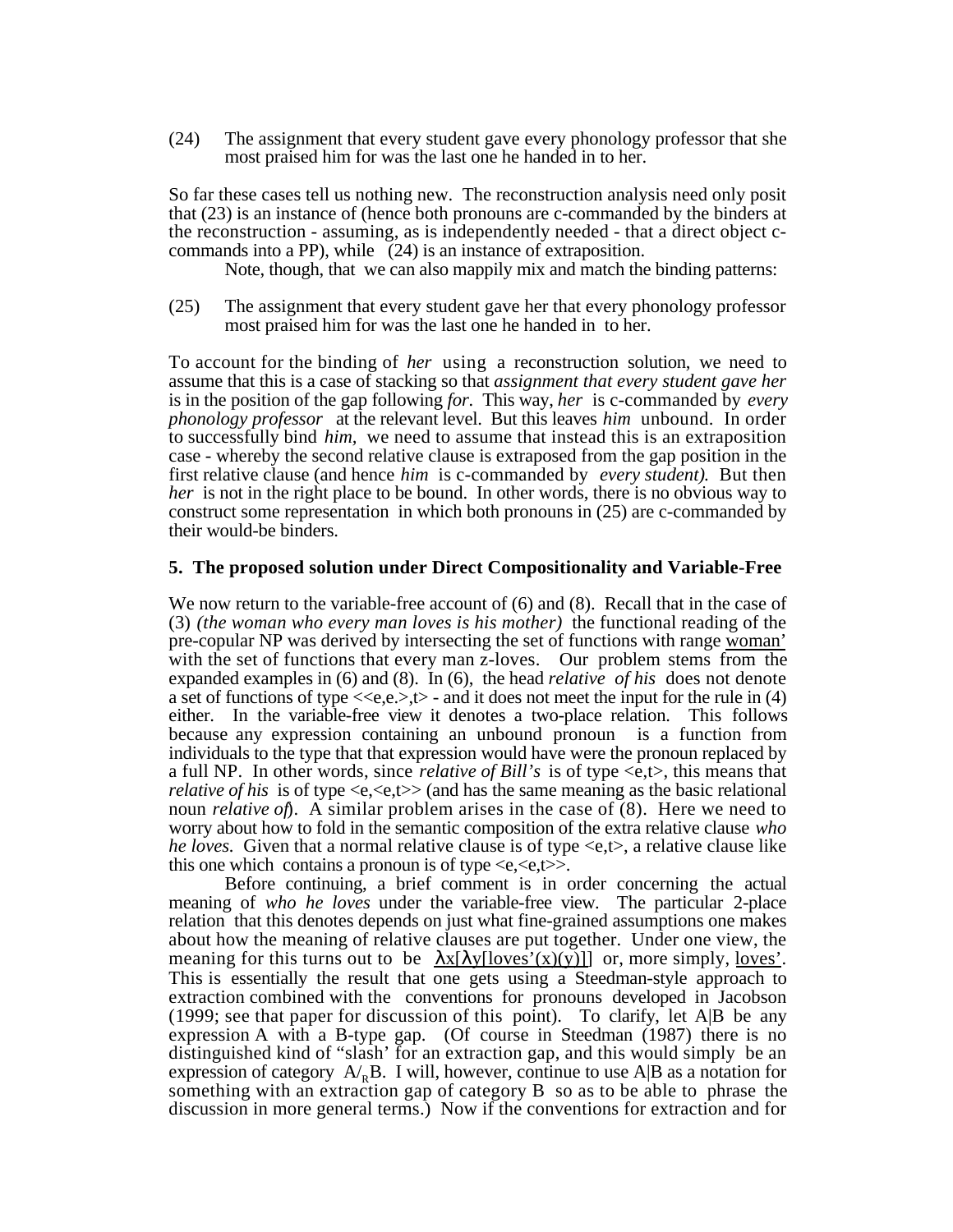the passing of the pronoun-containing information are such that the final category ends up being SNP|NP then the meaning shown above will be the meaning for *who he loves.* One can convince oneself of this by noting that under this view the extraction gap is the expected first argument of the function and the slot occupied by the pronoun is the expected second argument. Thus the argument structure for gap in object - pronoun in subject is exactly the same as for the ordinary transitive verb *love.* There are, however, other accounts of extraction with in CG (see, e.g., Jacobson 1989, Oehrle 1991), which are such that interacting these with the pronoun conventions of Jacobson (1999) yields a final category  $(S|NP)^{NP}$ . Here the argument slot occupied by the pronoun (the subject slot) is the expected first argument in while the extraction gap here (and in all other cases) is *the innermost argument slot.* Under this view, then, the meaning of *who he loves* will be the reverse - i.e.,  $x[y][\overline{O(x)}]$ . As will be documented below, this is exactly what we need the meaning to be (the reason will emerge below) - thus we would hope that the second class of views on extraction are the right one rather than exactly a Steedman-style view. But this turns out to be an extremely fortuitous result. The interaction of extraction and pronouns is discussed in detail in Jacobson (1999, fn.19) and - for totally independent reasons - I came to the same conclusion there.

Returning to the main theme, we are trying to come up with a story regarding the semantic composition of *the woman who he loves that every man invited.* We have seen that *who he loves* denotes a 2-place relation, while *woman* and *that every man invited* can both denote sets of functions, where these two sets will intersect. How can we fold a 2-place relation into the semantic composition? It appears that we need some new type-shift (or, combinatory) apparatus to do this.

The solution that I wish to propose does indeed involve a new type-shift rule above and beyond the other mechanisms proposed in Jacobson (1999, 2000) (which used only the **z** rule and the **g** rule). But, it will turn out that this type shift rule is both simple and very natural. We begin with the type of case in (6) (*the relative of his that no man invited).* All will be straightforward if there was some way for *relative of his* to denote the set of functions  $\int \int x[relative-of'(x)(f(x))]$  (this is the set of functions which map each individual into a relative of theirs). This meaning folds into the semantic composition in the obvious way (because - like the other bits - it is a set of funcitons), and it gives us the right truth conditions. As we have seen, *relative of his* is "born" denoting the 2-place relation mapping any x and y to true iff x is a relative of y. Now consider what happens if we try to shift this into a set of functions in the most simplistic and minimal way: the above is exactly what we get. To see this, take any function F of type  $\langle e, \langle e, t \rangle \rangle$ . There is a natural mapping from F to a set of functions; this can be shown by first de-Currying F into a set of order pairs of individuals and then collecting up all the subsets of this set which are functions. (It should be noted that there are actually two ways we could de-Curry F depending on which we chose to be the first member of the ordered pair and which the second. The correct result requires that we de-Curry in such a way that outermost argument slot of F is the first member of the ordered pair while the next argument slot is the second member, though I know of no reason why it should have turned out this way over the other possibility). Once this proceedure is carried out for the case of *relative of his*, we have exactly the set of functions shown above.

Formally , then, assume that we can define an operation **m** as follows:

(26) Let F be a function of type  **is a function of type**  $<,a $>>$ ,t $>>$  such that  $\mathbf{m}(F) = \mathbf{h}_{[ x <sub>in the domain of h</sub> [F(x)(h(x))]], where h$$ is a partial function from b to a.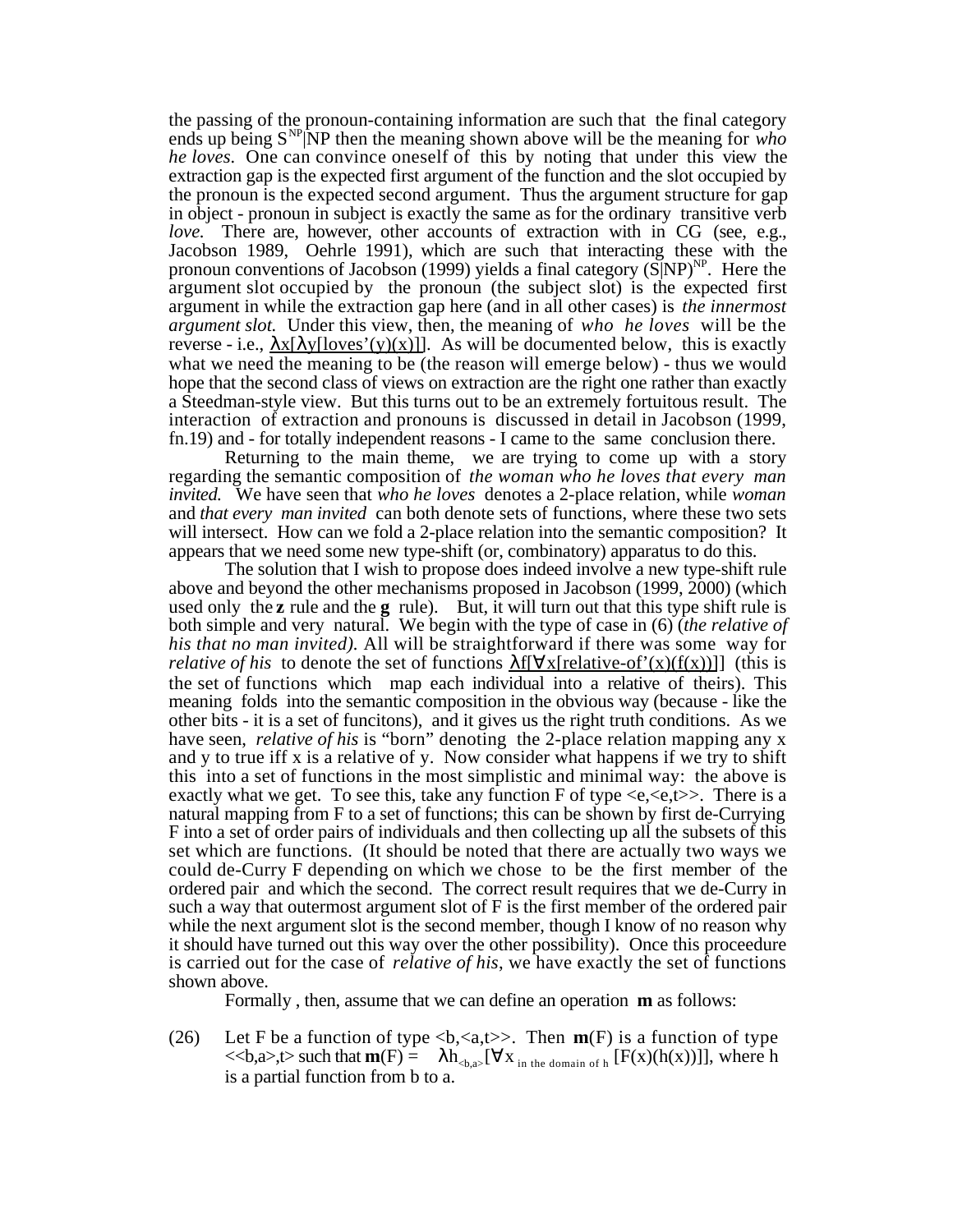Note that (26) may look arbitrary, but it is inded the "natural" mapping from 2 place relations to sets of functions defined above. Note further that, as mentioned above we could as well have de-Curry'ed in the reverse way, which is to say that the **m** operation could just as naturally have been stated as in (27):

(27) Let F be a function of type  **is a function of type**  $<,a $>$ ,t $>$  such that  $\mathbf{n}(F) = \mathbf{h}_{}$ [  $\mathbf{x}_b[F(h(\mathbf{x}))(x)]$ ]$ 

The evidence that (26) is the correct version and not (27) comes primarily from the pre-shifted meaning of *relative of his.* We know that this denotes the 2-place relation  $x$ [ y[relative-of'(x)(y)]] which is why would need to choose (26) rather than (27It is this fact in turn which leads to the conclusion discussed above that *who he loves* must have the meaning  $x[y][\text{loves'}(y)(x)]]$  and not <u>loves'</u>, which in turn means that its syntactic category is  $(S|NP)^{NP}$  and not  $S^{NP}|NP$ . As noted above, this is a very happy result in view of the independent evidence for this discussed in Jacobson (1999). To complete the account, this means that the grammar contains the rule in (28); note that I am oversimplifying in that I ignore the syntax connected to this rule:

(28) Let be an expression of the form  $\leq$   $\mid$ ; ...; ' $\geq$ , for ' a function of type  $\langle a, \langle b, t \rangle \rangle$ . Then there is an expression of the form  $\langle [\cdot, \dots, \mathbf{m}(\cdot)] \rangle$ (syntax is ignored here)

This apparatus allows *relative of his* to denote the set of functions f[ x[relative-o f'(x)(f(x)]]. Moreover, a relative clause like *who he loves* will shift from  $x[y][\text{loves'}(y)(x)]$  to the set of functions  $f[x][\text{loves'}(f(x))(x)]$ . There is, therefore, now no problem with giving the semantic composition for an NP like *the woman who he loves that every man invites. woman* denotes the set of functions whose range is the woman set; *who he loves* denotes the set of functions mapping each member of its domain into someone who they love, and *that eveyr man inv*ites is the set of functions f such that every man z-invites f. These three sets can happily intersect. Notice too that exactly the same thing will hold if the relative clauses are reversed as in *the woman that every man invited that he loves*. Whether or not there is an extraposition structure for this is irrelevant - provided that stacking is possible then one possible analysis here is the stacking one. And there is no problem in giving a meaning for this under the stacking analysis - again the three sets intersect. The order in which we do the stacking makes no difference. The moral, then, is that there is no actual "binding" relationship between *every man* and *he.* As in other cases in variablefree semantics, "binding" is an illusion - the semantics just smoothly works to give the appropriate meaning.

This solution turns out to have a striking affinity to an analysis developed independently and proposed for a related but different range of facts in Winter (this volume). In fact, the two analyses are inverses: Winter proposes a type-shift rule mapping a set of functions into a 2-place relation. There are interesting differences between the two. As Winter points out, the mapping from a 2-place relation to a set of functions preserves information (we can uniquely recover the input from the output), while this is not the case for the reverse mapping. (Many different sets of functions will "flatten out" to the same 2-place relation.) This observation is used by Winter to predict certain facts about the set of possible determiners which can occur with functional NPs. Should Winter's version be the correct one I believe that the analysis given above regarding the binding facts will continue to go through with just the predictable adjustments (we put the meanings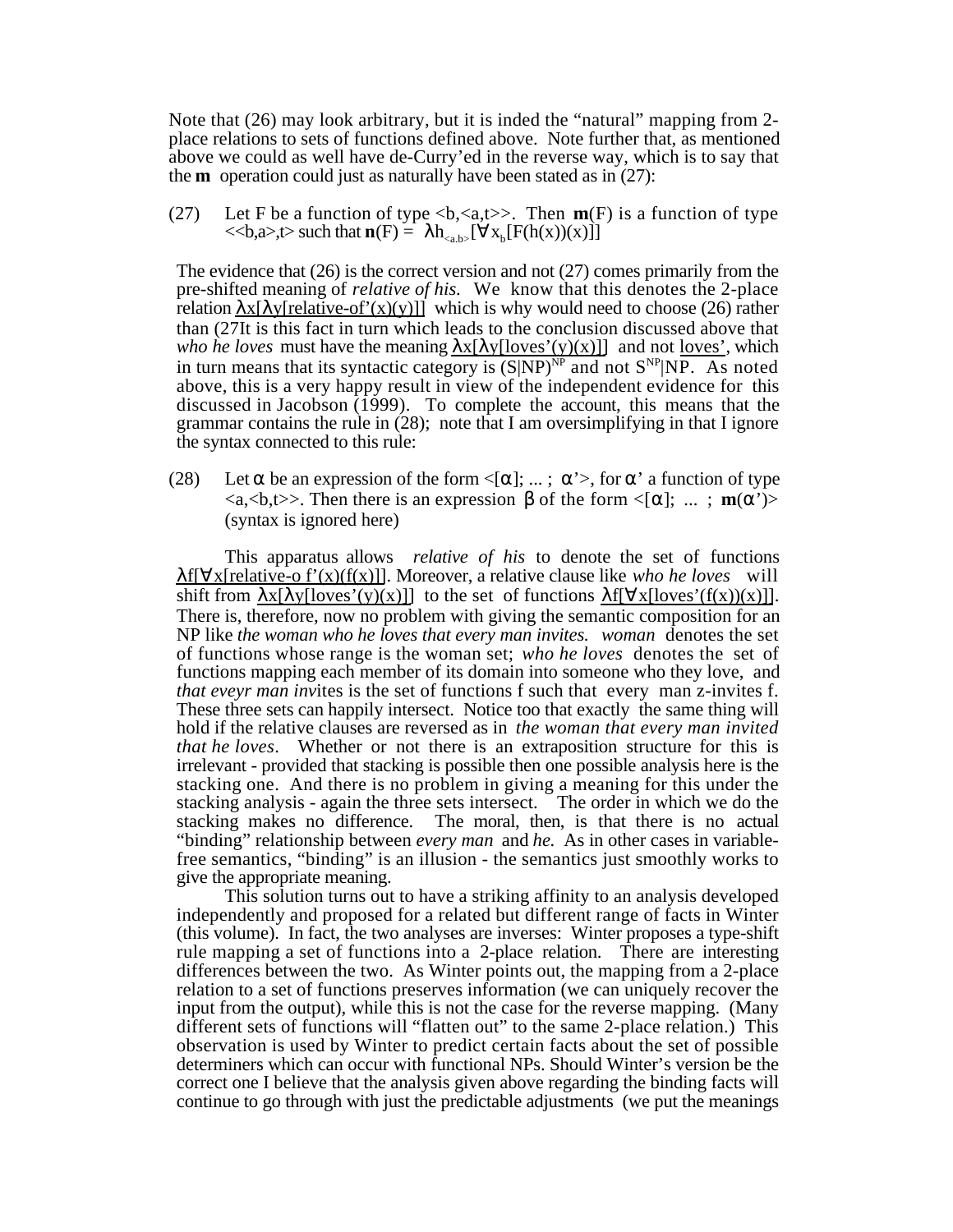together not by intersecting sets of functions but by doing a generalized intersection on the relations). I will, however, not explore this here

#### **6. Interaction with Weak Crossover**

Weak Crossover effects show up in one of the relative clauses but not the other:

- (29) a. The (only) woman who he loves that no man invited was his mother. b. \*The (only) woman who he loves that invited no man was his mother.
- (30) a. The (only) woman who he loves that no man invited was his mother. b. The (only) woman who loves him that no man invited was his mother.

This follows straightforwardly under the present analysis. Consider first the contrast in (29). As noted in Jacobson (1994), this is simply analogous to the parallel case for functional questions, whose connection to WCO was first pointed out in Engdahl (1988):

(31) a. Who does every man love? His mother. b. \*Who loves every man? His mother.

Engdahl (1988) observed that these reduce to WCO effects given her analysis of functional questions (see also Chierchia, 1991). Of course the precise details depend on the particular mechanics used for functional gaps in general, but Engdahl's idea was roughly that in a functional question there is a gap translating as  $f(x)$ . In (31a) the variable x can be bound by the subject *every man* in the normal way that binding takes place. In (31b) the variable cannot be bound by the object for whatever precise reason accounts for WCO effects in general. Of course under variable-free semantics the story needs to be translated into a different language, but the basic observation goes through without a hitch. As discussed in much greater detail in Jacobson (1994, 1999), the explanation for run-of-the-mill WCO effects is that the "binding" rule **z** is formulated so as to only "merge" a pronoun within one argument to a later (or, "higher") argument slot. Hence, for example, a pronoun within an object can be "merged" with the subject slot. But there is no backwards rule **s** whose effect would be to merge a pronoun within one argument to a lower (or, earlier) argument slot. (Hence there is no way to merge a pronoun in subject position with the object argument slot.) Since functional readings are simply the result of application of **z** on the verb, the contrast between (29a, 31a) and (290b, 31b) is expected. In (29a, 31a) *invite* has undergone **z**, with the effect that the relative clause is the set of functions that every man z-invites. (29b, 31b) does not allow for an analogous functional reading as this would require **s** on *invite* (where the relative clause would then denote the set of functions f such that f s-invited every man).

But in the cases in (30) we find no WCO asymmetry. This is because here the relationship between *he* and the gap is not given by the **z** rule but rather by **m**, and **m** has no difficulty operating in either of these cases.

(32) a. (=31a) *who he loves;* 
$$
(S_{R}NP)^{NP}
$$
; x[ y[loves'(y)(x)]]  $\cdots$ )<sub>m</sub>  
  $f[z[loves'(f(z))(z)]]$   
b. (=31b) *who loves him;*  $(S_{L}NP)^{NP}$ ; loves'  $\cdots$ )<sub>m</sub>  $f[z[loves'(z)(f(z))]]$ 

Apropos WCO, we saw earlier that it was not trivial under a reconstruction approach to account for the contrast between a standard WCO violation like (11)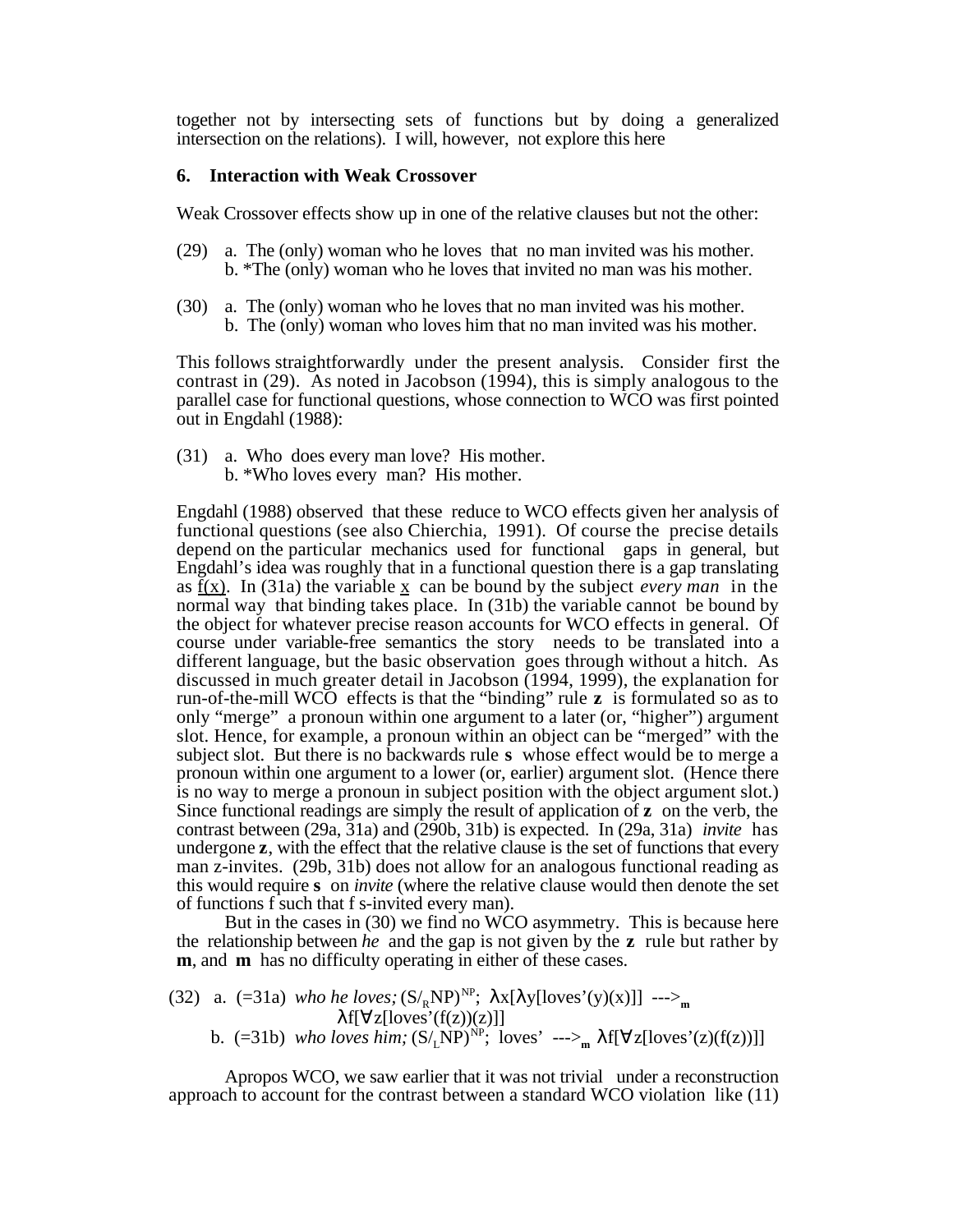and good cases like (6) and (8). In neither case does the binder c-command the (pronounced) bindee at surface structure, and in both cases it does so at LF, so we need some way to distinguish these. But under the analysis here, no new twists are needed. A standard WCO violation like (11) is bad because it would involve illegitimate use of a type-shift rule **s**. (6) and (8) are fine because they involves **m**. The apparent "binding effect" results from two different type-shift processes. (Granted, we need to posit the second "binding" type-shift rule **m**, but we are not invoking extra machinery just to get WCO to come out right.)

#### **7. Comparison to Engdahl**

As it turns out, the solution proposed here has striking similarities to the proposal (for the analogous case of functional questions) developed in Engdahl (1986). This may not obvious at first glance as her implementation had wrapped into it certain facts which are particular to questions. But if we tease out certain irrelevant differences between Engdahl's account and the present one, we can recast the essence of her proposal by positing a type-shift rule as in (33), although the precise interpretation of this rule is what we will be addressing momentarily:

# (33) P ---> f[  $x[P(f(x))]$ ] (for P of type <e,t>)

Crucially, x here is a variable over variable names (not over individuals). The variable names play a crucial part in the system, and (33) is a rule schema allowing any variable name to be chosen. Indeed, the rule is deliberately set up in such a way that it can "capture" an unbound variable within the input - and it is this which makes this interestingly different from the variable-free analogue. In the latter, a phrase like *relative of his* denotes a two-place relation between individuals and shifts by **m** to denote a set of functions. In a system with variables, *relative of his* is not a function of type  $\langle e, \langle e, t \rangle \rangle$ . Rather it is - relative to an assignment function a function of type  $\langle e,t \rangle$ . Let us suppose its meaning is what we will represent as relative-of'(x<sub>i</sub>). Then if  $x_i$  is the variable chosen in an applicaton of P, this maps into <u>f[ x<sub>i</sub>[P(f(x<sub>i</sub>)]</u>]. Relative to some assignment function, this is the set of functions f such that everyone is a relative of  $f(x)$ . Since all the variables are bound here this will actually have the same value on all assignment functions

At first glance, this appears to have an advantage over the mechanisms which we have set up in the variable-free system. For (33) kills two birds with one stone. Note that this looks much like the rule given in  $(4)$  in the variable-free system  $- (4)$ is the rule allowing the meaning of a head noun like *woman* to shift in such a way that it denotes a set of functions whose range is woman'. In the variable-free system we need both this rule and the **m** shift rule. I see no way to collapse them because their inputs are different - (4) operates on functions of type <e,t> while **m** operates on functions of type <e,<e,t>>. But in a system with variables both *woman* and *relative of his* are functions from assignment functions to functions of type  $\langle e, t \rangle$  and so a single rule will effect the requisite shift in both cases.

Nonetheless, this collapsing is at a heavy cost. This becomes clear only once we consider just what is the actual status of (33). Engdahl was also working in a theory which assumes direct compositionality but where variable names play a crucial role. Thus her analogous rule was also intended as a rule mapping modeltheoretic objects to model-theoretic objects. (Recall again that (33) was not exactly the rule that Engdahl proposed, but is in the spirit of her proposal.) But then, just what is this mapping? In the variable free framework, the analogous rule (4) mapped a set of individuals into a set of functions, while the additional **m** rule mapped a 2-place relation to a set of functions. (33) does neither. What it does is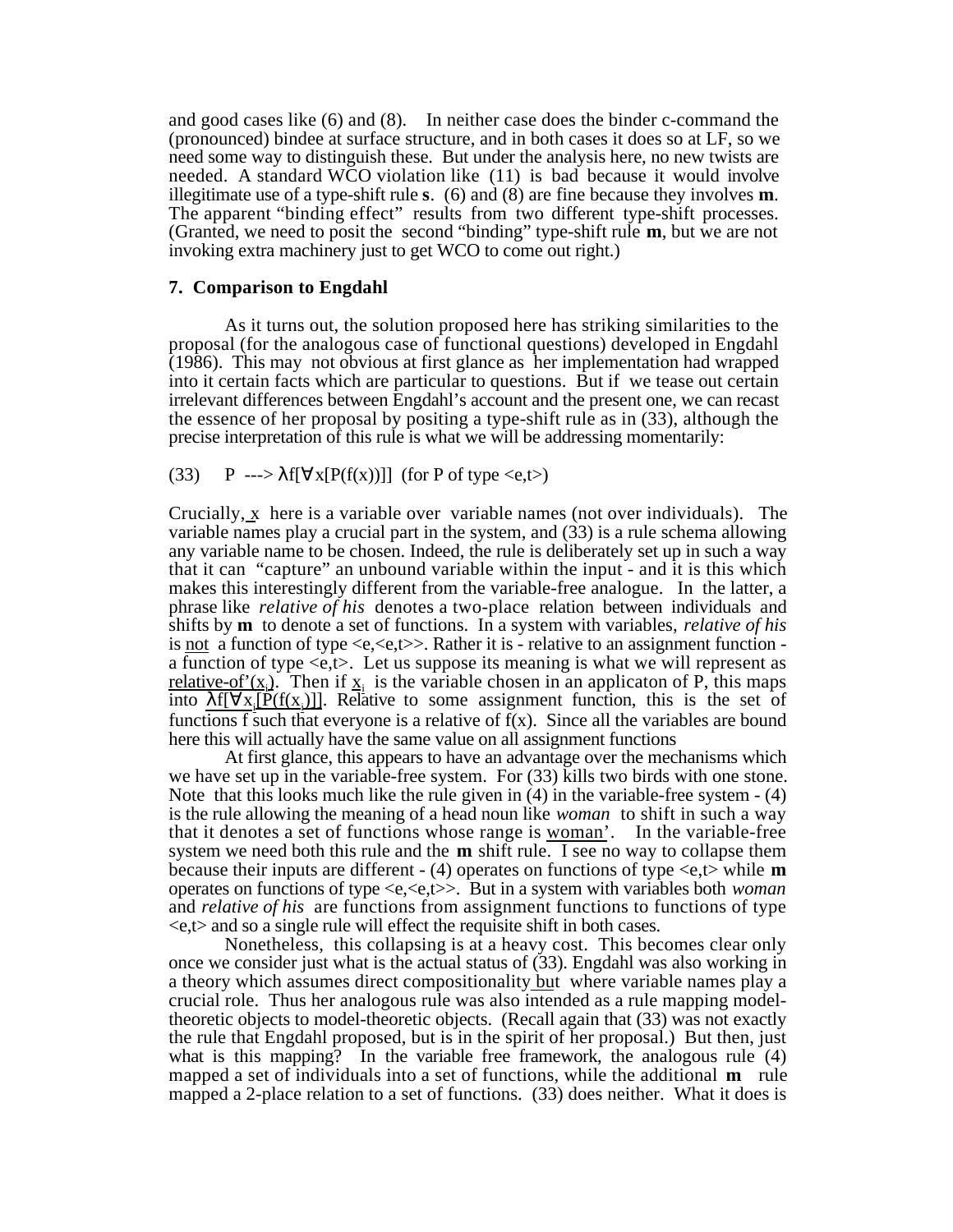actually map a functions from assignment functions to functions of type <e,t> to a function from assignment functions to sets of functions.

Now in the case where it applies to the meaning of *woman* (whose meaning is a function from assignment functions to  $\ll$ , functions), the use of the assignment functions is really irrelevant. *woman* contains no unbound pronoun within it, and so its meaning is a constant function from assignment functions - it maps all assignment functions into the set of women. After the shift, we also have a constant function - each assignment function is mapped into the set of functions whose range is the set of women. So far, this is just like the variable-free analogue except with the extra step of having each model-theoretic object be a function from assignment functions. But since we are dealing with constant functions in this case, we can "forget about" the assignment functions - and once we do that the rule is just as natural as is the rule in (4) (and, in fact, it is the same rule).

But crucially we do not have the luxury of "forgetting about" the assignment functions in the case that the rule maps relative-of' $(x_i)$ ) to  $f[x]$  relative-of'(x<sub>i</sub>)( $f(x_i)$ )]. There is no way to think about the model-theoretic status of this shift without taking into account the assignment functions. This is because this rule works in this case only because it captures a variable which is unbound in the input. Thus to see the actual model-theoretic content of (33), take that subset of the set of assignment functions which agrees on assignments to all variables except some variable  $\underline{x}_i$ . Call that subset H. Then the input to (33) is a (possibly non-constant) function from H to sets of individuals, while the output is a constant function from H to sets of functions. For any assignment function  $\hat{g}$  in H, the input is some set of individuals, and the output is the set of functions f such that for all assignment functions  $g'$  in H, the set of individuals that the input expression assigns to g' includes the set of individuals that f assigns to the value of  $\underline{x}_i$  on g'. I see no way to see this as any kind of "natural" shift. It lacks both the simplicity and the naturalness of a rule like **m**. I think it is fair to say that Engdahl's rule has always had the feeling of involving a "trick" - it does the job, it can be stated as a direct mapping from model-theoretic objects to model-theoretic objects, but it seems entirely arbitrary. I would like to propose that this arbitrariness stems solely from the mistake of embedding it in a view with variables. Once Engdahl's solution is translated into the variable-free framework as is done here, the naturalness of this shift becomes quite apparent.

# **8. Generalizing to the Engdahl n-place cases**

The apparent death-knell for the reconstruction solution was (25) - the case with a mix-and-match binding pattern. The variable-free solution proposed above cannot, therefore, claim total victory until it is shown that it can account for this. First let us deal with simpler cases where there are two (or more) pronouns within one of the relative clauses, and two or more "binders' within the other, as in (23):

(23) The assignment that he gave her that every phonology professor most praised every student for was the last one he handed in to her.

We have three tasks here: (i) the head must shift into a set of functions from two individuals to individuals (i.e., to an object of type  $\langle\langle e,\langle e,\rangle,\rangle,t\rangle$ ; (ii) the relative clause *every professor most praised every student for* must be able to compose in such a way as to yield an object whose meaning is of this type; and (iii) similarly for the relative clause *that he gave her.*

Beginning with (ii), this is shown already in Jacobson (1999). The basic idea is simply to let *praise (for)* undergo two successive applications of **z** (one is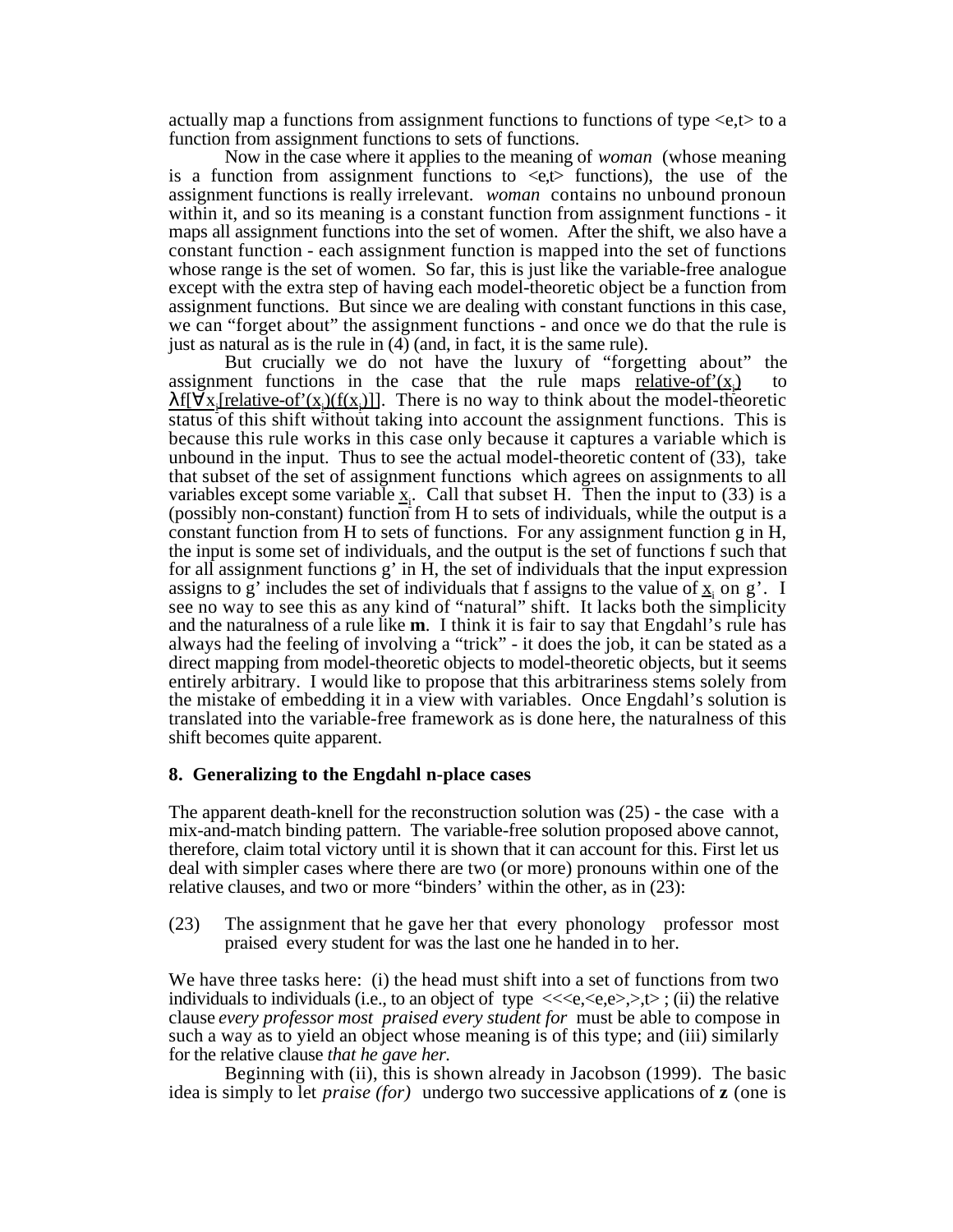the version of **z** which allows the subject argument slot to "bind" while one allows the direct object argument slot to "bind"). For simplicity I treat *praise for* as a single verb (this is not necessary except for expository purposes). Thus the lexical meaning of this is such that it expects an individual argument in the position following *for*; it is thus of type <e,<e,<e,t>>> and the "gap" following *for* would in a non-functional relative of this kind - just be an individual gap. But the verb can shift by **z** so that the position following *for* is expected to be a function of type  $\langle e,e \rangle$ . One further shift will turn this position (i.e., the "gap") into a function of type  $\langle e, \langle e, e \rangle$ . The final verb, then, is of type  $\langle \langle e, e, e \rangle \rangle, \langle e, \langle e, t \rangle \rangle$ . In other words, it wants as object of *for* a function from two individuals to another individuals (in this case, the final individual is an assignment). Then it wants a direct object which is ultimately occupied by *every student* and finally it wants a subject which in this case is *every phonology professor*. But in (23) it doesn't get its first argument - the general rules for forming relative clauses are such that it can hold off on this argument position, and the final result here is a relative clause of type  $<>t>.$ 

There is one further point to note here. In order to allow the gap to have the complex type, we perform two applications of **z**. This causes the gap to be a function from two individuals (ultimately in this case a student and a professor) to an individual (in this case, ultimately an assignment). One of the individual argument slots of this complex function is "merged" to the subject slot of *praise for* (the slot occupied by *every professor*) and one is "merged" to the direct object slot of *praise for* (the slot occupied by *every student*). This is allowed because **z** is formulated in such a way that when it operates on a 3-place verb, either binding possibility is allowed. (See Jacobson, 1999 for the full generalized form of **z**.) Moreover. the two different versions of this operation can happen in either order and this will in turn give the result that there are actually two different meanings which can be associated with this relative clause. To clarify, let me notate the type of the "gap" as  $\langle e_1 \langle e_2,e \rangle$ . In one meaning, the subject slot (*every student*) binds the  $e_1$  position while the object slot (*every professor*) binds the  $e_2$  position, the other meaning has the reversed binding pattern. (Actually, there are two other possible meanings with this same type - both argument positions can be bound by the subject slot or both by the object slot. This is exactly what we need for cases where, for example, there is an actual object which contains two pronouns bound by the same thing. But cases of this kind do not concern us here.)

The next task is (i) above - to show that the head can shift to denote a set of functions from two individuals to an individual (in this case, the relevant function when all is put together ends up being a function from professors and students to assignments). But this simply follows from recursive application of the type shift rule given in (4):

(34) assignment<sub>1</sub> of type  $\langle e,t \rangle$  ---> assignment, of type  $\langle ee, t \rangle$ :  $f[x[assignment]$ <sup>'</sup> $(f(x))]$  ---> assignment, of type  $\langle\langle e,ee \rangle, \rangle$ : of type  $\langle \text{e,ee}\rangle, \text{E:}$   $F_{\langle \text{e,ee}\rangle}$  [ y [ x[assignment<sub>1</sub>'(F(y)(x))]]]

Thus tasks (i) and (ii) required no new apparatus in the system. In order to complete task (iii) (assigning the double functional reading to *that he gave to her)* we need to generalize the rule **m**, but in a way which is perfectly obvious and unsurprising. We simply need to reformulate **m** so that it can apply recursively:

(35) a. Let F be a function of type **. Then**  $**m**(F)$  **is a function of type**  $<,a $>>$ ,t $>>$  such that **m**(F) =  $h_{**a}**$ ,  $\left[ X_{\text{in the domain of } h} \left[ F(x)(h(x)) \right] \right]$$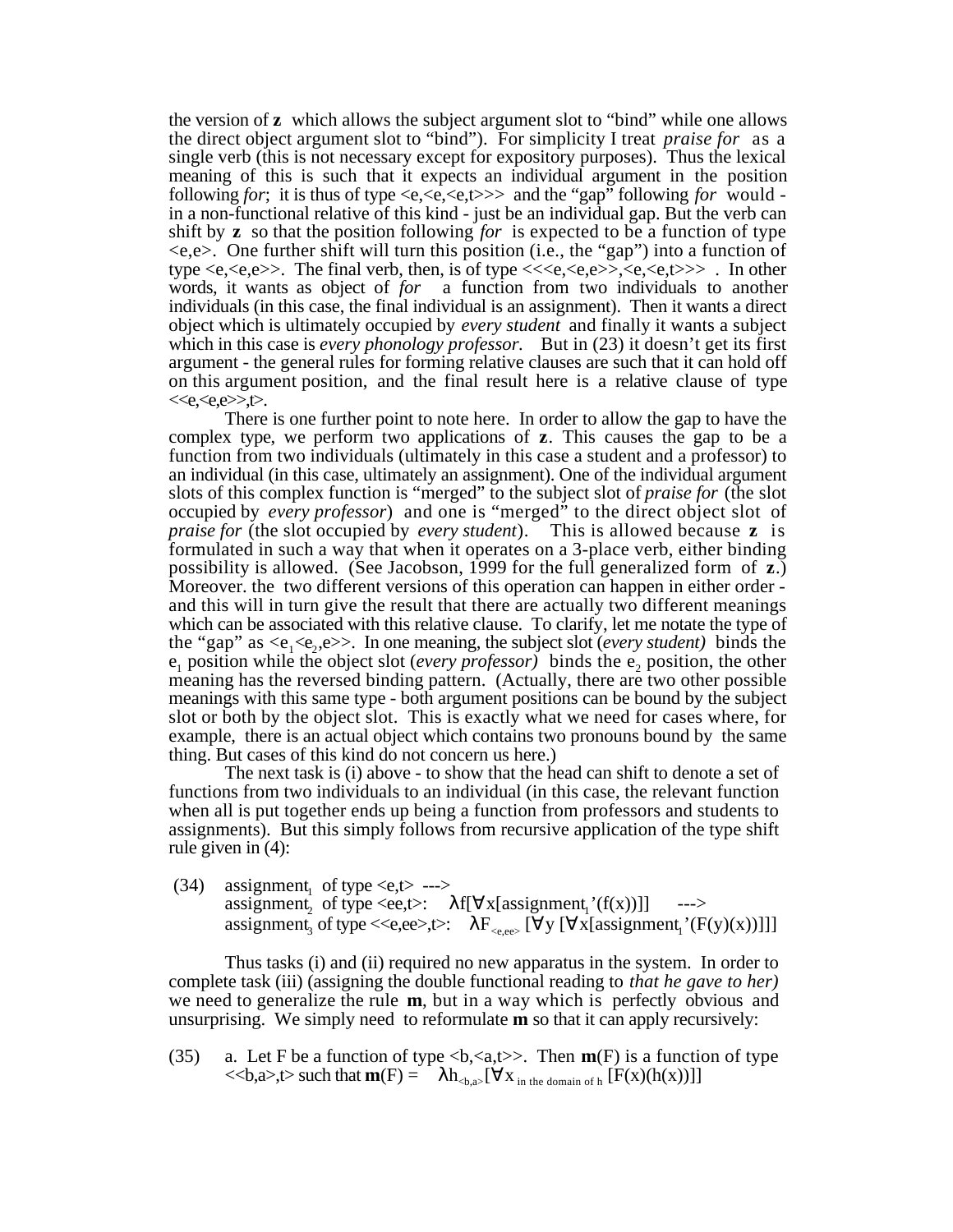b. Let F be a function of type  $\langle c, \langle b, \langle a, t \rangle \rangle$ . Then  $m(F)$  is a function of type  $\langle c, \langle **b**, a> \rangle, \langle >b \rangle$  such that  $\mathbf{m}(F) = C_c[\mathbf{m}(F(C))]$ 

There is nothing unexpected about this generalization. First note that it is exactly analogous to the recursive definition of **g** which is needed independently (see Jacobson, 1999, p. 138 for the recursive formulation and discussion of **g**.) A generalization of this type simply allows us to "hold off" outermost argument slots and perform operations on the inerior portions of complex functions. Moreover, Barker (personal communication) notes that this is actually nothing more than "Geaching" the operations (thus (x35xb) is actually **g(m)**.)

Given this generalization, we can obtain the appropriate meaning for *that he gave her.* To show this, I will assume that the argument structure for *give* is such that it first combines with the second object (which in this case is a "gap" which corresponds to the head noun *assignment)*, then with the direct object (*her)* and finally with the subject. In other words, it is assumed here that in a full version such as *The student gave the professor an assignment,* I assume that *an assignment* is introduced first, and that *the professor* then 'wraps" in (see Bach, 1979, 1980; Dowty, 1982. This, however, is not crucial - everything will work out just as well if the post-verbal arguments are introduced in the opposite order. Moreover, the conventions for pronouns discussed in Jacobson (1999) are such that in something like *he gave her the book*, the type is  $\langle e, \langle e, t \rangle$  where the subject position (occupied by *he)* is the outermost argument position. (This is confusing and is necessary to clarify for the exposition, but again it really doesn't play a crucial role in the point here.) All that is crucial is the assumption which was discussed in Sec. 5- the conventions for forming relative clauses are such that the gap slot *(that) he gave her \_\_* ends up as the innermost argument position of the entire relative clause. Thus we begin with a relative clause whose meaning is a 3 place relation among individuals (i.e., it is of type  $\langle e, \langle e, t \rangle \rangle$ ) and in the first step it undergoes a shift by **m** as shown in (36):

(36) *that he gave her:*  $({S}/{_R}NP)^{NP}$ <sup>NP</sup> ;  $x[ y[ z[gave(z)(y)(x)]] ]$  $\frac{\text{seperaligned}}{\text{seperaligned}}$  **s**  $[\mathbf{m}(\text{ x}[\text{ y}[\text{ z}[gave(z)(y)(x)]]](s))] =$  $s[\mathbf{m}(\ y[\ z[gave(z)(y)(s)]])] =$ s [ f[ x[ y[ z[gave(z)(y)(s)]](x)(f(x))]]] = s[ f [ x[ gave  $(f(x))(x)(s)$ ]]]

We can clarify this as follows. The relative clause composes up to be of type  $\langle e, \langle e, \langle e, t \rangle \rangle$ . The gap is the expected last argument in, and so it is the one which ultimately corresponds to an assignment. We can thus illustrate the pre-shifted meaning of the relative clause as  $\langle e_{\text{students}}, \langle e_{\text{professors}}, \langle e_{\text{assignments}}, t \rangle \rangle$ . Of course the grammar does not restrict the argument slots in the way shown here; I am putting in these subscripts just to aid in keeping track of things. The first step "holds off" on the subject slot (the student-slot) and performs **m** on the interior, mapping the above to a function of type  $\langle e_{\text{students}}, \langle \langle e_{\text{profs}}, e_{\text{assignment}} \rangle, t \rangle$ . We will now perform a second application of **m** in the straightforward way. Our input meaning here is a 2-place relation between individuals and functions (of type  $\langle e, e \rangle$ ), and so we collect this up to a set of functions from individuals to functions (of type  $\langle e,e \rangle$ ). In other words, our final product will be of  $\langle\langle e_{\text{stydents}}, e_{\text{profs}}, e_{\text{assignments}}\rangle\rangle$ , to (where again the subcripts are just to help us keep track of things); the full details are:

(37) 
$$
G_{\langle e, ee \rangle} \left[ \begin{array}{cc} y[above(y)(G(y))]] = \\ G[ & y[ & s[ & f[ & x[ gave (f(x))(x)(s)]]](y)(G(y))] \end{array} \right] =
$$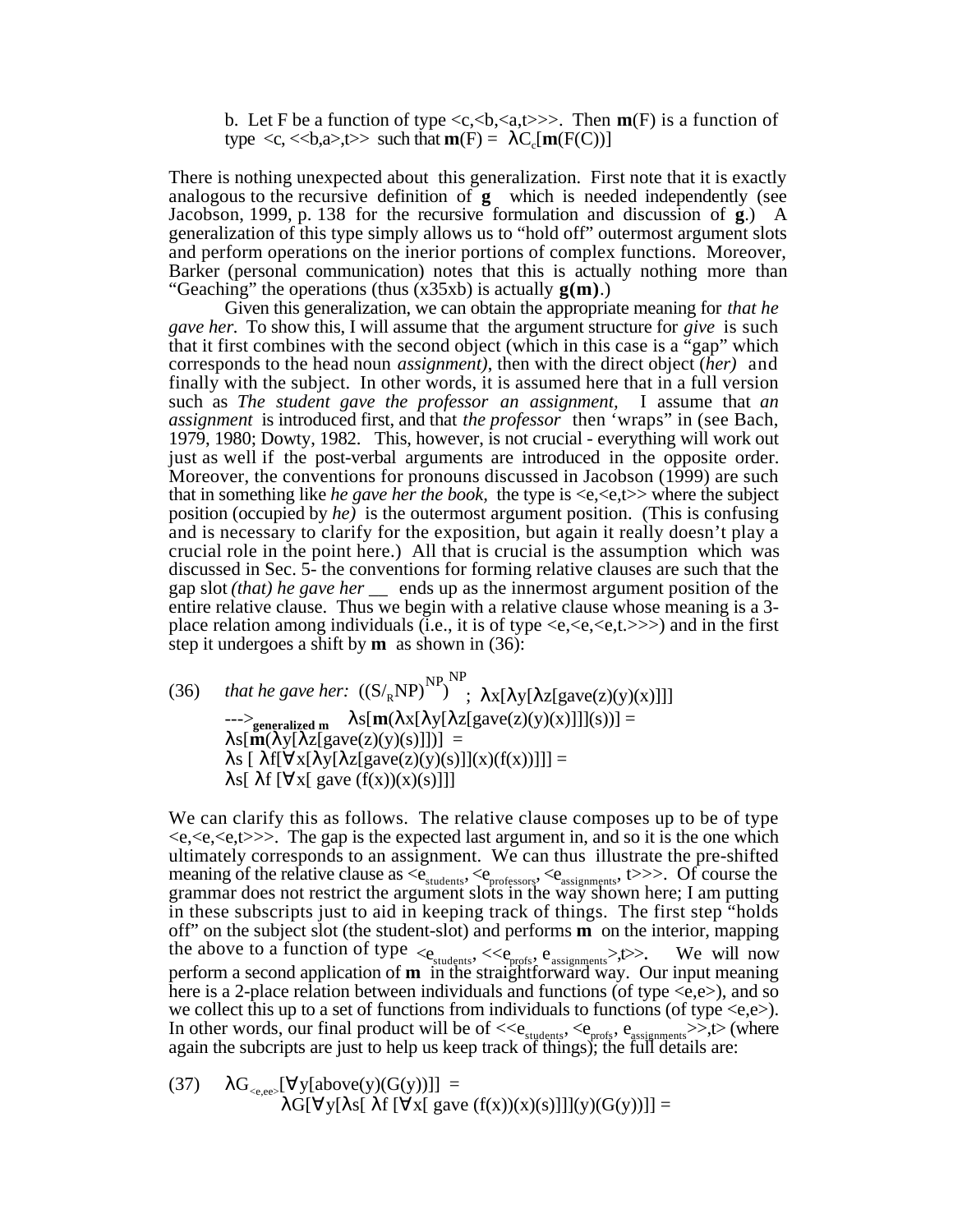G[ y[ f[ x[ gave  $(f(x))(x)(y)$ ]]  $(G(y))]$  =

G[  $y$ [ x[ gave  $(G(y)(x))(x)(y)$ ]) ]]

To complete the analysis of (23) and (24) the head and both relative clauses all denote sets of functions of type  $\langle e, \langle e, e \rangle \rangle$  and so can happily intersect.

But our real mission is to show that the analysis here can also handle the mix and match case in (25), which was especially problematic for reconstruction.. Thus we now have a new task: to demonstrate that the apparatus applies to a relative clause like *that every student gave her* so as to also map this into a function of type  $<e$ ),  $\gg$ . To give the broad outline of the discussion before proceeding: thisin itself will turn out to be straightforward. But a subtle problem emerges when we put together the full meaning of a mix and match case. This problem will require us to adopt a second generalization of **m**. Thus - in all fairness - the analysis here does not *automatically* get the mix and match case. On the other hand, we need only generalize **m** slightly to get this- thus the general program has no real difficulty here. A reconstruction solution, on the other hand, simply appears to have no way to account for such a case (at least not without tremendous complications) - the existence of the mix and match pattern is simply antithetical to the idea that we can solve the binding problem by putting things into the right place at the right level.

Thus consider the composition of the meaning of *that every student gave her.* This needs no new apparatus. Here *gave* undergoes **z** so that expected argument (the gap) is of type  $\langle e, e \rangle$ . Note that this is the version of **z** which allows the subject argument slot to be merged with the argument slot of the <e,e> function. This is just what happens in the case a simple functional relative clause. Take, for example, the underlined portion of *the assignment that every student gave Professor Jones (was the one he had worked on all night).* This relative clause can be of type  $\langle \langle e, e \rangle, t \rangle$  - i.e., it can denote a set of functions. Now in the case at hand, the direct object slot is instead a pronoun and so the ultimate type of the relative clause has one more argument slot - and so it is of type  $\langle e, \langle \langle e, e \rangle, t \rangle$ , (Once again it is worth recalling that the argument structure of a relative clause is such that the gap position is the innermost argument slot - hence the type shown above.) We need only one final step: the meaning of the relative clause shifts by **m** to give us a meaning of type  $\langle\langle e,\langle e,\rangle\rangle, \langle \rangle$ . This, incidentally, is no different from what we saw in the basic kind of case that we have been dealing with throughout. Take a relative clause like *who he loves*. This shifts from  $\langle e, \langle e, t \rangle >$  to  $\langle e, e \rangle$ , Let me use f as an abbreviation for  $\langle e, e \rangle$ . Then here we begin with something of type  $\langle e, \langle f, t \rangle \rangle$  and shift it to a meaning of type  $\langle \langle e,f \rangle, \rangle$ . The full details, are shown in (38):

(38) *that every student gave her*  $\_\ ; \ \ (S /_{R} NP^{NP})^{NP}; \ \ x[ \ \ f_{\langle e, e \rangle}$  [every-student'(**z** $gave(f)(x))] = x[ f<sub>ce,e></sub>[every-student' ( y[gave(f(y))(x)(y)])] ]$  $-$ --><sub>m</sub> G<sub><e,ee></sub>[ z[ above (z)(G(z))]] =  $G_{\leq e,ee>}$ [ z[every-student'( y[gave(G(z)(y))(z)(y)])]]

Now let us consider the composition of the second relative clause *that every professor most praised him for.* One might think we are home free - we compose this in a fashion exactly analogous to that shown in (39). Indeed, this is a legitimate derivation - but it is not the one we need in order go give the pragmatically felicitous meaning in (25). Actually the discussion here is complicated by the fact that gender contributes something to the meaning - and so, pragmatics aside, the possible "binding" patterns in (25) are constrained by the gender of the pronouns. In order to ignore this complication, we recast this as (39) - in a context where students and professors are all women: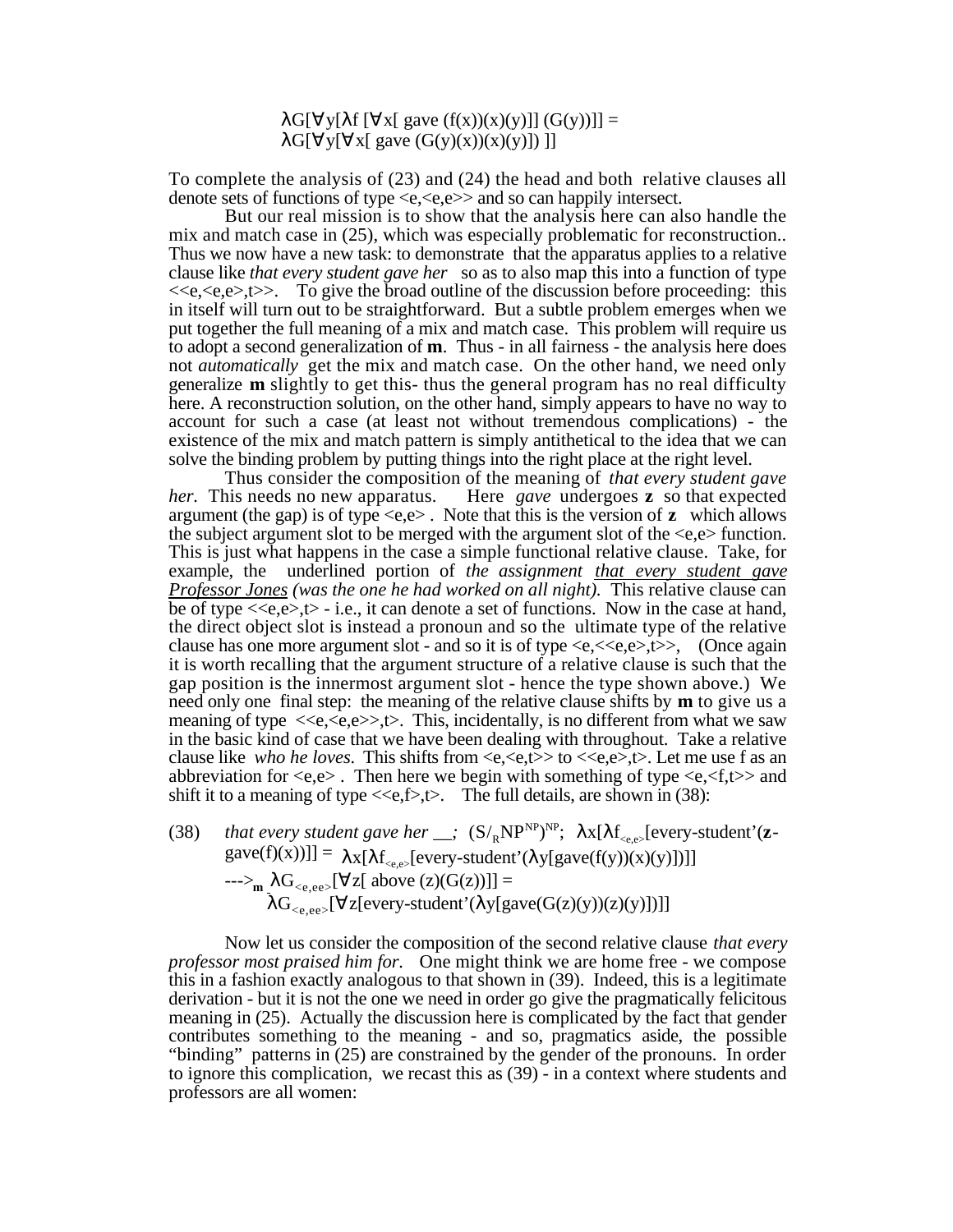(39) The assignment that every student gave her that every phonology professor most praised her for was the last one she handed in to her.

The meaning of the first relative clause - put together by **z** on give and later **m** on the entire relative clause gives the result shown in (38). If we put the meaning of the second relative clause together in an analogous fashion, its meaning is:

# (40)  $G_{\leq e,ee}$ [ z[every-professor'( y[praise-for'(G(z)(y))(z)(y)])]]

The meanning of the post-copular constituent is  $\|p\|$  s[the last assignment that s handed in to p. The full semantics equates says that this function is in the set of G functions described in both (38) and (40). For (38) this is a good result: the givers of the assignment are also the ones who hand it in and the givees are the handees-in. But in (40) things are reversed, and so the handers-in of the assignment will be the praisers.

This is reminiscent of a case discussed in detail in Jacobson (1999): in the mix-and-match case here one of the relative clauses wants their "binders" to "bind" in different orders. To solve this, we need to be able to have two different orders of application of **m** and **z**. As such, we need to first compose VP *praise him for* to give a function of type of type  $\langle e_3, e_2, e_1, t \rangle \rangle$ . I notate the argument slots for convenience:  $e_1$  (the outermost slot) is, as usual the "gap" slot and  $e_e$  is the slot occupied by the pronoun, while  $e_3$  is ultimately the subject slot. We then want to be able to shift by this meaning by a generalization of **m** to give a function of type  $<,$ (Thus this is looking for the kind of thing that could be a function from, for example, students to assignments, and it gives back an  $\ll_{\mathsf{c}}$ function.) This in turn undergoes **z** in such a way as to introduce a new arguments slot on that first complex argument (the argument which, in this case, is ultimately a function into assignments), and it "merges" that newly created slot with the subject slot. The VP thus has the following meaning:  $\langle e_1, e_3, e_2 \rangle$ ,  $\langle e_1, t \rangle$  and - when this then combines with the subject (by function composition) we have the appropriate meaning for the entire relative clause. It is a set of functions from two individuals into assignments, and it is expecting to take the arguments of those functions in the order professors - students. This is the exactly the order compatible with the meaning of the post-copular constituent. The requisite generalization is given in  $(41)$ :

(41) Let R be a function of type  $\langle e, \langle e, \langle e \rangle \rangle$ . Then **extended-m**(R) = f[  $y[ x[R(x)(f(x))(y)]]]$ ]

# **9. Remaining Issues**

There remain two pressing open questions about this analysis. First, will the addition of **m** cause a "meltdown" in the system? Will it apply too generally and predict the existence of incorrect meanings? This question cannot really be answered until the analysis here is completed with an analysis of the syntax; the hope is that the a syntactic category requirement on the input to **m** will ensure that it applies only in the appropriate places. More seriously, I have argued that **m** is "natural" - in a fairly obvious way. But what about "extended **m**? It remains to be demonstrated that this too is a natural operation.

#### **Endnotes**